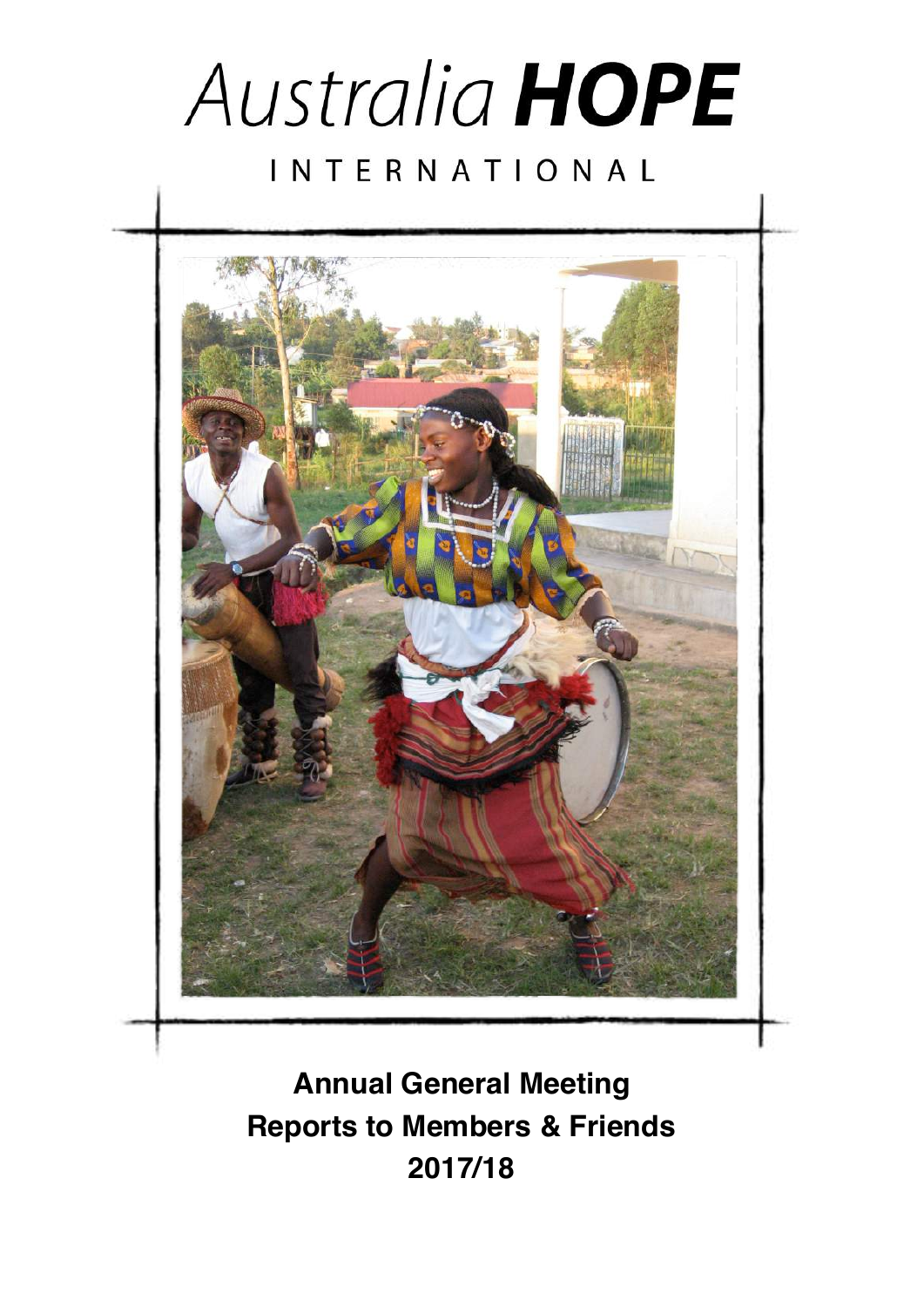# <span id="page-1-0"></span>Table of Contents

| <b>Table of Contents</b>             | 2              |
|--------------------------------------|----------------|
| From the CEO                         | 3              |
| <b>HOPE Partners and Projects</b>    | 4              |
| <b>RWC - Children's Trust</b>        | $\overline{4}$ |
| <b>Christian Victory Ministries</b>  | 5              |
| Hope and Care for Little Souls       | 6              |
| <b>COME Uganda</b>                   | $\overline{7}$ |
| Circle of life                       | 8              |
| The 2h project, Cambodia             | 9              |
| Sponsorship                          | 10             |
| <b>Child Education Sponsorship</b>   | 10             |
| <b>HOPE School Class Sponsorship</b> | 10             |
| Widow sponsorship                    | 10             |
| <b>HOPE Team Visits</b>              | 11             |
| AHI - Uganda Branch                  | 11             |
| Jambo Sana - a touch of Africa       | 11             |
| <b>Fundraising and Grants</b>        | 12             |
| Statistics by Partner & Project      | 12             |
| Charts & Graphs                      | 13             |
| <b>Summary Income Statement</b>      | 15             |
| <b>Summary Balance Sheet</b>         | 17             |
| Notes & Statement by Board members   | 18             |
| <b>Auditor's Reports</b>             | 19             |
| <b>Contact Us</b>                    | 22             |
| HOPE Missions (not tax deductible)   | 23             |
| <b>Africa Frontier Mission</b>       | 23             |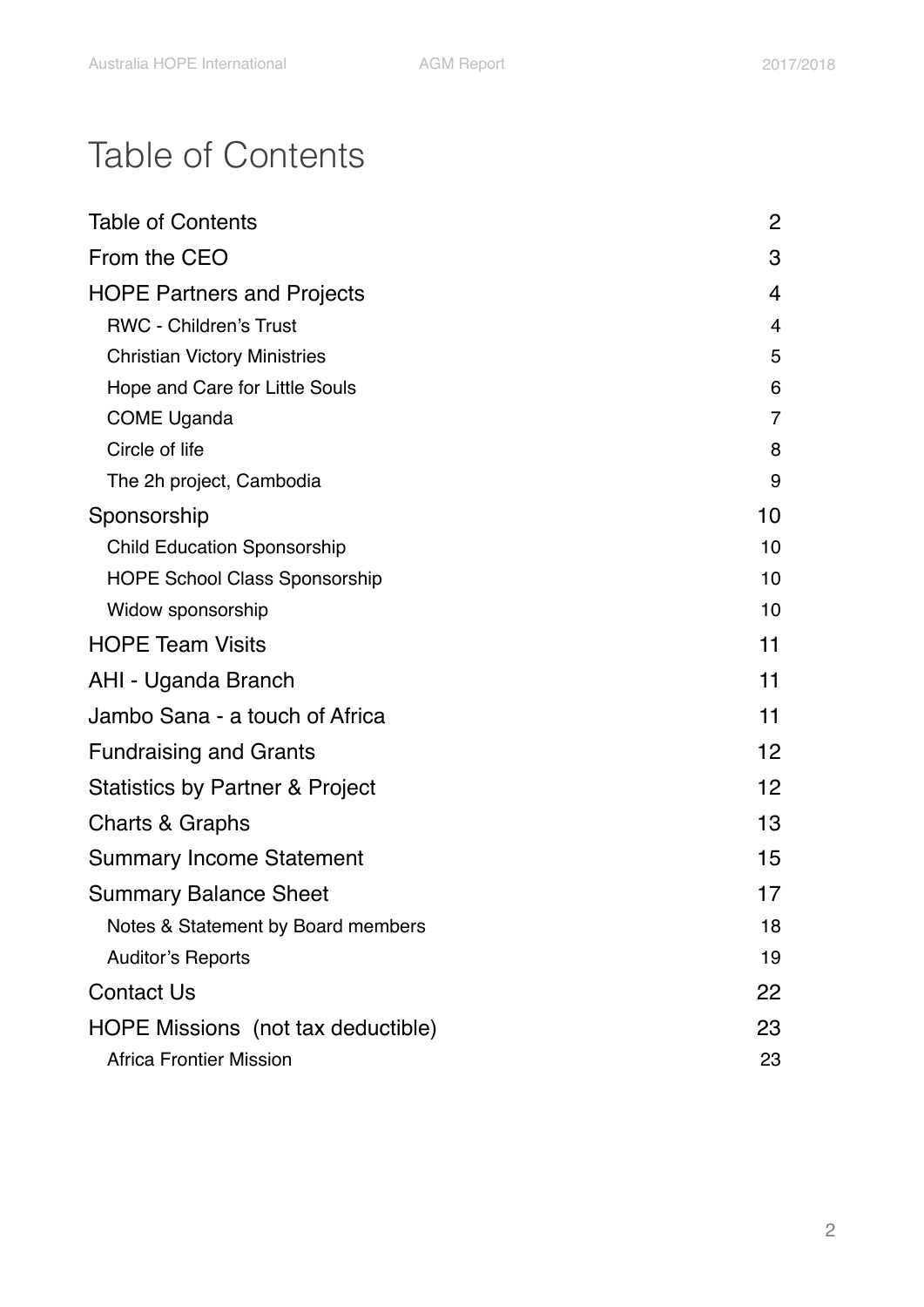# <span id="page-2-0"></span>From the CEO



I hope you take time to go through these reports for our busy 2017/18 financial year.

Our partners in Uganda and D.R. Congo have done an amazing work in applying our funds raised, donations and sponsorship contributions to many and varied projects. All of these build hope and a future for thousands of people in need with 95% of finances raised being used in the field with full accountability and detailed reporting that tracks every dollar we transfer.

As our partners' nations slowly develop, many old

challenges are overcome that brings a better life for many, but the moving of time also creates new challenges that need to be met in order to continue to offer a brighter future for those in need. Our progress in Bunia, DR Congo was distracted by a new outbreak of conflict which saw thousands killed in the region of our project, and tens of thousands flee to Uganda for refuge. Drought and changing climate patterns meant traditional farming often failed and food prices rise making survival harder for the refugee and the landless poor.

Though our income was down this year, we are grateful for the generous support received which facilitated great advances in our development work, in providing school buildings, and other projects. This is inline with our belief that education gives an African child real hope for the future as well as better stability at a national level.

Our vision for a secondary vocational school for students graduating from grade 7 (P7) in several HOPE Primary Schools, came into reality in this year, though we were totally unprepared for the huge number of students, desperate for further education that flooded the school. Our partners did not have the heart to turn them away! And we did not have the heart to overrule their compassion and burden for the youth in their region; now the big challenge to feed nearly 400 youth and pay their teachers salaries makes our current journey of HOPE that strange mix of very demanding and highly rewarding!

AHI enjoys the commitment and support from dedicated volunteers who manage our base which includes Jambo Sana, the artefacts shop and cafe, and our busy office. Two staff members, Ros (finances and office manager) and Sandra (projects coordinator) are now paid half time. Each of our staff family constantly demonstrate a willingness to put their hands to whatever task presents itself which makes them all very special and highly appreciated people. Our other wonderful staff member was Liz Ssekamwa, AHI Uganda Branch Manager, who played a vital role especially as we took up the new secondary school. Unfortunately funds have not allowed us to continue her permanent employment, but she continues as the Administrator for Africa Frontier Mission and we will contract her services as needs should arise in future.

Our goal as an Overseas Aid Organisation is not to become large and distant from those we support, but to stand with our existing amazing partners and the thousands they serve with our help; the orphan, the war weary, the sickly, the abused and abandoned and those trapped in poverty.

Thankyou all who have contributed this year, we deeply value your generous support.

### Bill Osborne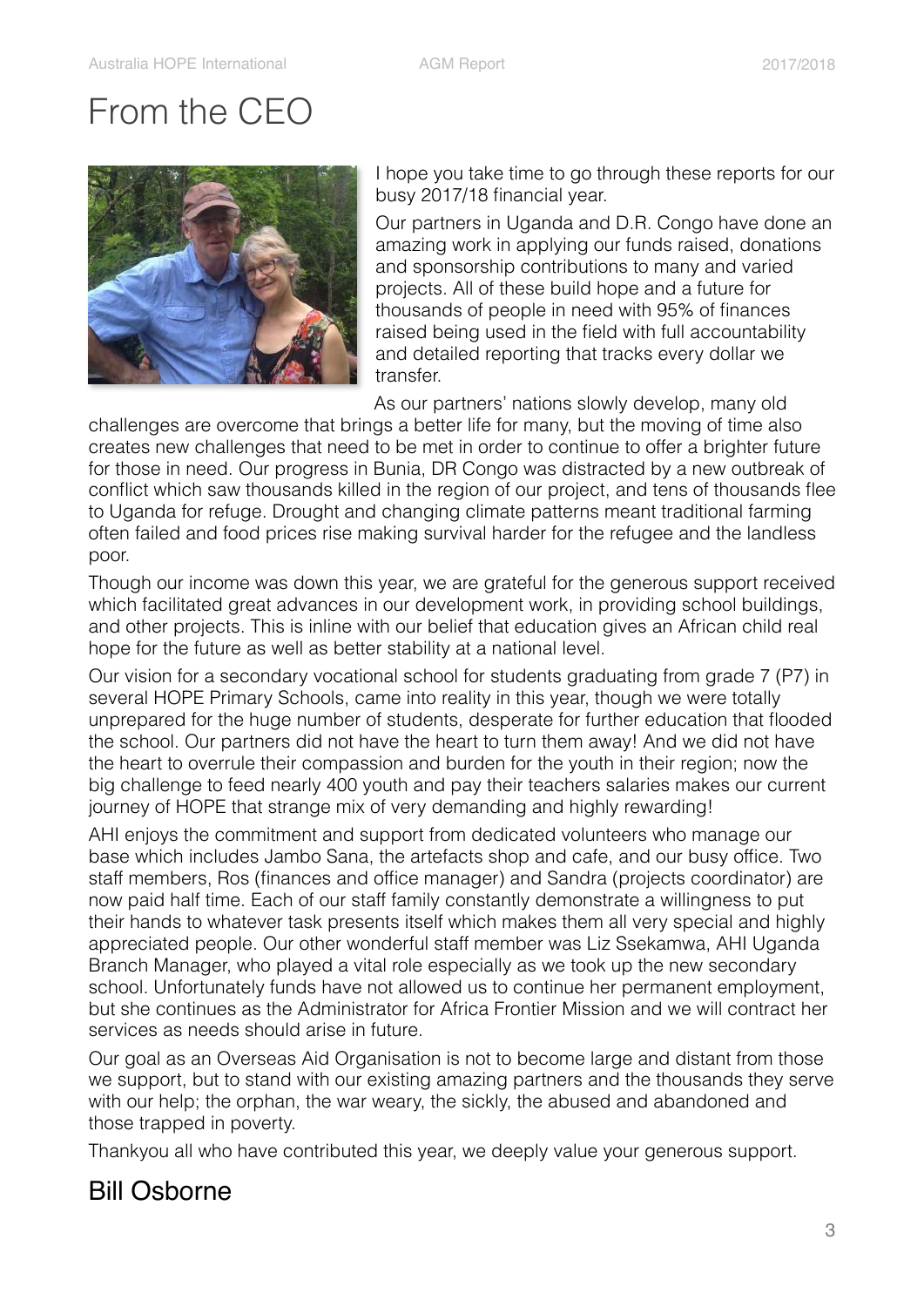# <span id="page-3-0"></span>HOPE Partners and Projects



#### <span id="page-3-1"></span>RWC - Children's Trust

Directors: Ps Willy and Hon. Anne Tumwine, Mbarara, Western Uganda Years of Partnership: 11 yrs

In this financial year, the eagerly awaited Tutorial Block at the Kitokye House of Hope Safe House was completed and a tutor has been appointed for training girls in tailoring, bead making and craft/artefact making. An urgent need for a third classroom for the Ebenezer HOPE Nursery School arose when the mud church structure was no longer permissible for use as a classroom. We were able to fund the construction of a semipermanent classroom for the top class.

The Ebenezer HOPE School community raised enough funds to construct a new semipermanent kitchen which serves sponsored children and staff. Thanks to the Hope Ride for Education organised by Andrew Day and Sid Farrow, the \$12,200 raised has seen the construction commence of a block of 4 teachers quarters. This provision has been a goal for several years and staff, especially the women, appreciate this project for them.

Nakivale HOPE School in a remote area of the refugee camp received a basic solar system for assisting staff and students for tutorials after hours. We were able to provide lights and power to 2 classrooms, a staff room and security lighting. The staff were very excited and saved for a TV so they could watch the world cup and barrack for Australia!

2 intakes of street children were conducted in March and July this year. Some are already in school, others still in rehabilitation. RWC has 2 permanent street boys homes, 1 temporary structure home and a safe house for girls.

#### Future Goals

We look forward to complete the teachers quarters in Kitokye and fundraise for another block to accommodate all staff. This will provide security and comfort for this patient team of dedicated teachers. Ebenezer Hope School has an unfinished latrine for teachers, our goal is to help them finish that as a major improvement of conditions for staff.

Nakivale HOPE School turns away hundreds of children as the school is already twice over capacity, so an important goal is to grow the number of classrooms. War and conflict in Congo and Burundi is posing the challenge to be able to accept new arrivals in the camp. This school has class sizes upto around 100 children, so more staff are urgently required. The only way we can help achieve better class sizes is to get each class sponsored at \$150 per month from single or multiple sponsors. This allows us to pay more teachers and improve class aids and equipment.

RWC is also making an effort to get all Hope schools registered, now that most of the schools are structurally at a required level.

The constant increase in numbers of street children in the Mbarara region fuels the vision to expand the intake of abandoned children and find them a place in a Hope School. This is a much desired goal for RWC who has achieved outstanding results of reaching, rehabilitating and educating street children in recent years.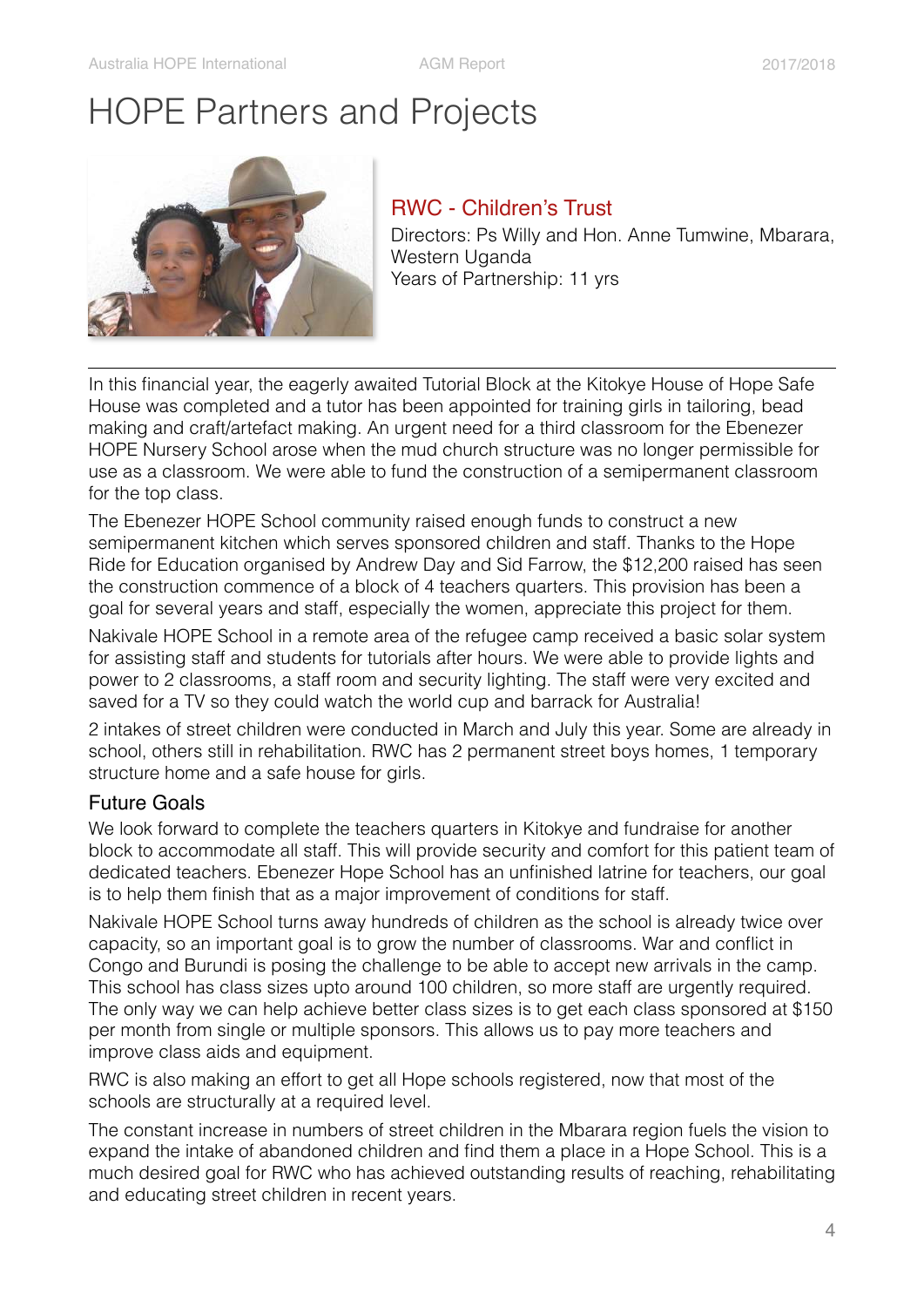#### <span id="page-4-0"></span>Christian Victory Ministries

*Director: Ps Kaazi Twinomujuni, Kamwenge, Western Uganda*  Years of *Partnership*: 13 yrs



The big achievement in 2017/18 was to see the miracle of the bridge construction over the River Mpanga near the Hope School in Kibogo. The river had claimed 13 lives in recent years as people tried to cross over to get to our school, the Good Hope Clinic in Kabuga township or to market in Kabuga to sell produce. We received just one donation for this structure, and had to spend many weeks designing the bridge so it would not be taken out by huge trees washed down in the wet season floods.

It had to be wide enough for a boda boda (motor bike taxi) to cross, but not motor vehicles. After a meeting with the steel fabricator from Mbarara and our engineer Kyezi Edson at the river bank, we started construction of a the design which was new to western Uganda. The bridge is now functioning well and greatly appreciated by the community, although sharp steel scraps had to be welded to the hand rails to stop boys climbing up and diving into the river!

Negotiations for purchasing the secondary school in Kabuga were well under way with the final acquisition happening in August 2017. Many thanks to Liz Ssekamwa for her careful attention to the legalities and documentation for this purchase. The girls dormitory was constructed, followed by a 2 story block of 8 classrooms, though funds have run out before we could finish off with painting and rainwater tanks. Nonetheless, the rooms are now being used, 2 of them for a boys dormitory.

The crippling poverty of the region has meant that fees coming in for paying students is low and paying teachers and feeding over 250 boarding students poses a challenge. A positive is that students graduated from Hope Primary Schools across western Uganda can continue with secondary education. Class sponsorship is a key factor for the school's future viability.

#### Future Goals

Firstly we aim to sell 150 acres of land near Kamwenge which has been used for food production by landless widows, orphans and families and producing eucalyptus seedlings.The funds from this land sale will be used for agro forestry on smaller more fertile land parcels and school facilities construction.

The Kyambwoma Forestry trial project is being felled with wood being used to fire the busy kitchen at the secondary school in Kabuga. Our plans are to reestablish this 5 acres with native trees that are resistant to fungal disease and termites. 2 acres are being planted out now but eventually the whole plot will be developed.

Ways to consider producing crafts and goat rearing for income production for widows and families in poverty will be considered on a larger scale.

A boys dormitory, latrine, teachers quarters and staff latrine at the secondary school are priorities.

CVM holds a strong vision for orphans, abandoned children, widows and landless families in poverty and this will drive all future activities with this partner.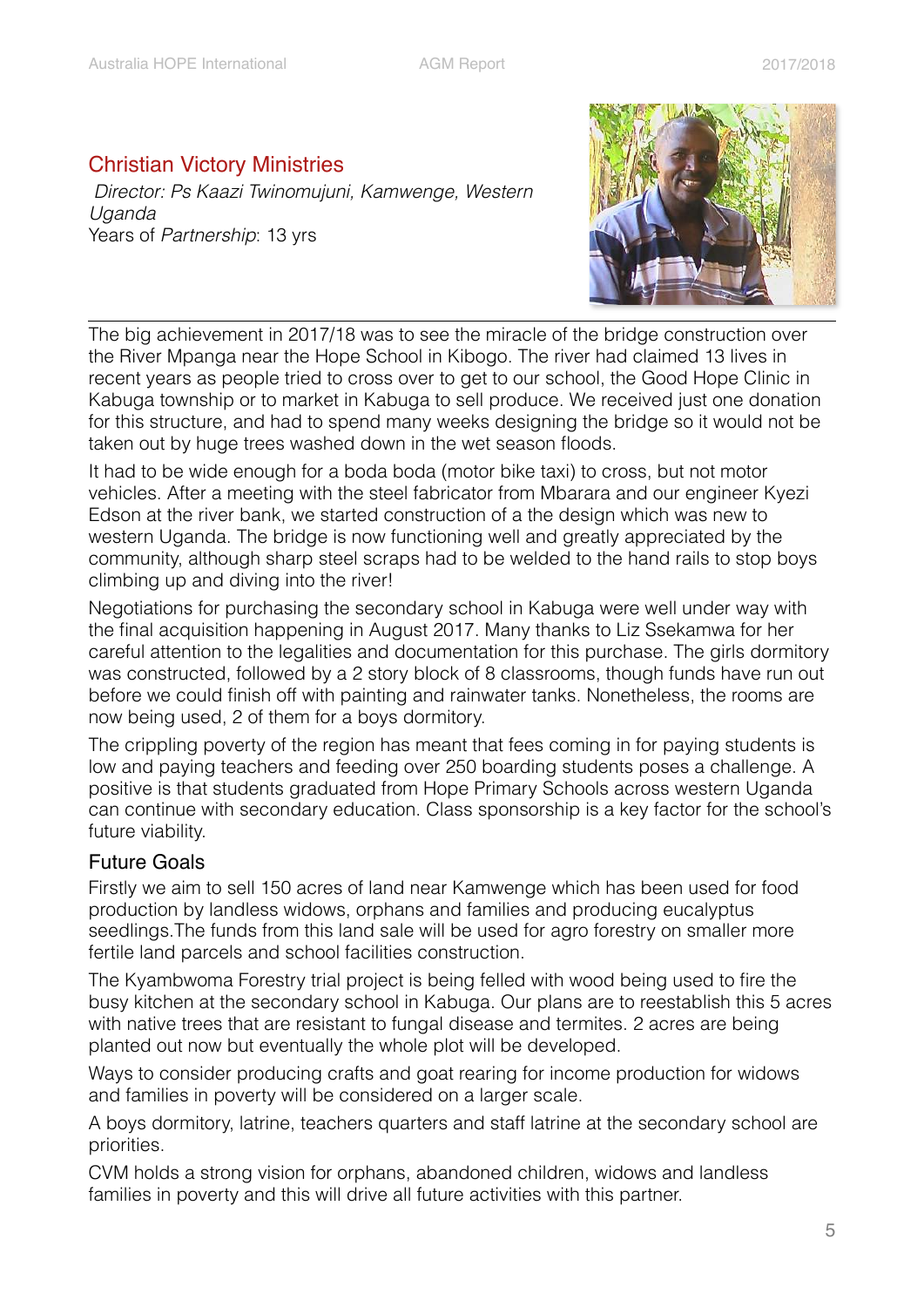#### <span id="page-5-0"></span>Hope and Care for Little Souls

Directors: Ps Mozart and Sephora Kile, Bunia, D.R. **Congo** Years of Partnership: 11yrs



*(No report was available at publishing. DR Congo has experienced conflict and civil unrest with tens of thousands seeking refuge in Bunia and Uganda after crossing Lake Albert. HCLS received donations from a large church in Queensland and AHI which are being used to feed, clothe and medically treat the internally displaced seeking emergency care at the HOPE School base and community hall/church. Mozart's family was sent to Kampala Uganda for safety during the height of the crisis. The secondary school vacated their school premises due to insecurity as rebel activity came very close. The senior students relocated to the HOPE Complex Primary and Nursery Section in Bunia proper. All students and staff are safe and continue studies as best they can. Thanks to Mozart and the staff for showing great leadership and support to a vulnerable hurting community. We include the report for last year below.*)

The HOPE Complex School in Bunia continues to perform extremely well under the leadership of our partner Mozart Kile. The number of students in the secondary school could increase dramatically if a road bridge (\$5,000 needed) could be placed between Bunia and the school. There is a broad range of subjects and study options for the secondary students which has made this school the best in Bunia.

There are 31 teachers employed for the secondary with 5 key option areas. Orientation Cycle (2 class levels), Pedagogy Option, Construction Option, Agronomy/Agriculture Option (2 levels building to 4), and Computer and management Option (2 levels building to 4).

Special activities in the school year, which starts in September each year, was a Cultural Day and Teachers Conferences focusing on topics including Discipline across the Whole School Body, Discipline without Beating, (A HOPE standard we apply in Africa, not always culturally accepted), Character of an Orphaned Child, and Global Warming.

The key ongoing development project has been the construction of the huge General Purpose Hall, this is already being used in completed areas.

A major achievement was again a 100% pass rate the graduating classes Primary grade 6 and Secondary grade 6. This is a great achievement considering 80% of older students are war orphans. Not resting in these great results, Mozart and the staff are aiming for even higher academic and social progress that takes the students to higher levels.

A big challenge was replacing the previous head teacher who suddenly passed away. A suitable replacement is still being sought.

#### Future Goals

The school project aims to complete the Multipurpose building, build more classrooms, provide a road bridge for safely accessing the school from Bunia, increasing the number of sponsored children and raising the salary of the wonderful teachers.

Mozart also reports that the political situation in Bunia has remained stable despite 2 cancelled election dates that caused civil unrest and riots in other parts of DR Congo. A new attempt to hold an election is expected in December 2017, after which the nations confidence and stability should improve.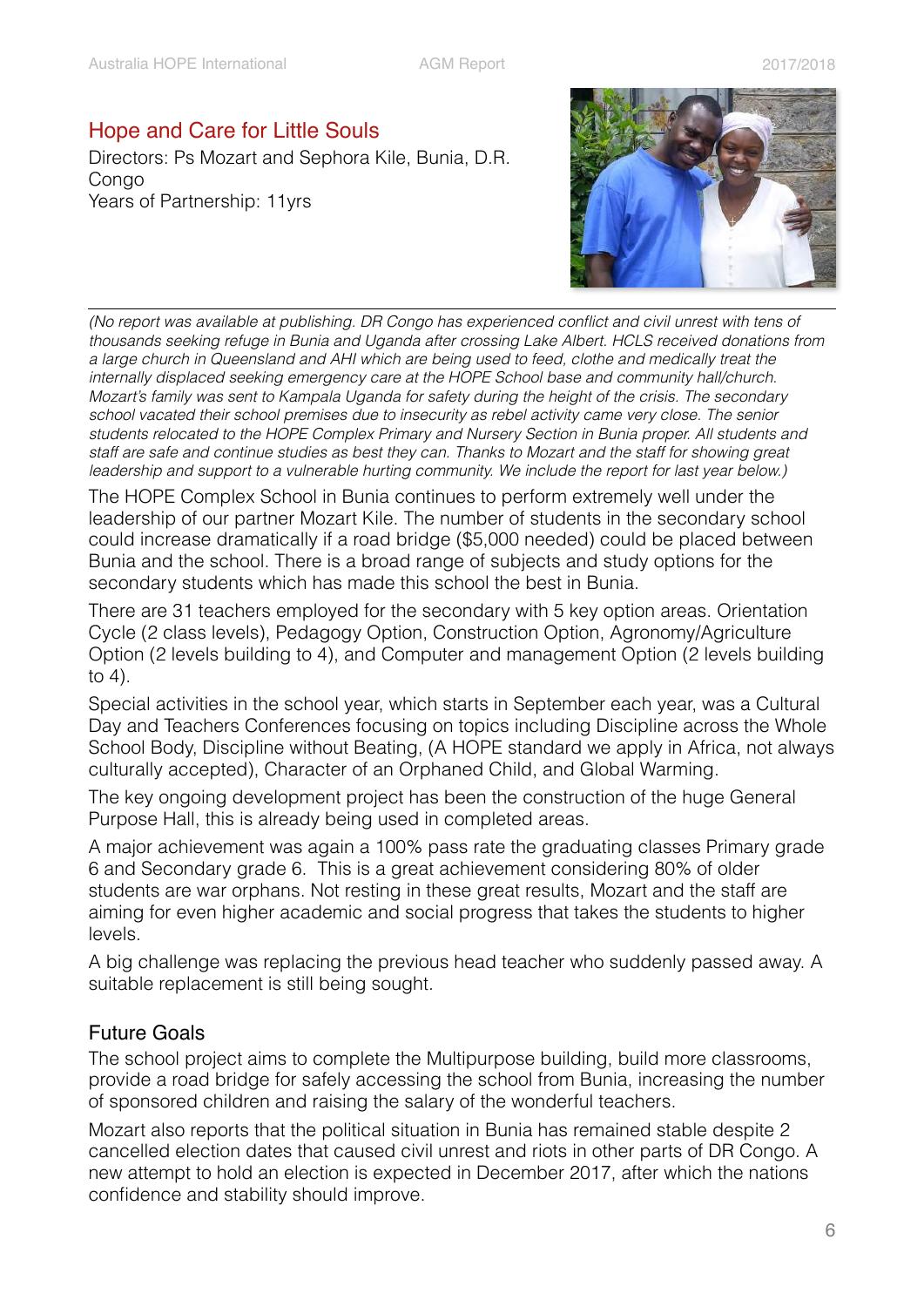#### <span id="page-6-0"></span>COME Uganda

Directors: Ps's Frank and Michele Heyward, Lugala, Uganda. Years of Partnership: 17 yrs.



Frank and Michele Heyward have spent time in Australia, and Uganda overseeing the work of COME which continues to progress well in the hands of a well trained and capable team at the Lugala base. Grace Turyakira heads up the staff who have enjoyed a busy year with exciting new developments.

The main ongoing projects during 2017/18 were the HOPE Secondary School construction program at Lukwanga near Lugala. Several classrooms are being finished which add to the teachers quarters and dormitories already constructed. This is a huge step forward for both COME Uganda and AHI as we have been burdened with the growing numbers of Grade 7 graduates who fail to make Secondary School due to abject poverty. This exciting new school will cater for many HOPE Primary graduates from the COME founded HOPE Primary Schools as well as have an intake of paying students from the region and beyond which will help make the school financially viable. The building experience, labourer training and design work of Frank Heyward is resulting in a school that will be highly recognised and provide quality christian based education to hundreds of Ugandan youth, many of whom would be deprived a secondary education without the provision of this HOPE Secondary School.

Other projects under construction in 2017/18 are construction of classrooms, latrines and staff accommodation at the HOPE Nursery School at Kyakajja Village. Representatives from the community there have formed a committee for overseeing the operations of this new school.

Continuing well is the Zaabu Women's Craft Group and we enjoy selling their beautifully made products in Jambo Sana in Nairne with the funds returned to the women in Lugala for improving their quality of life. COME Hospital Care in Mulago Hospital and now 2 other Ugandan Government Hospitals is progressing well with support from Australia to the benefit of hundreds of poverty stricken and abandoned patients in their time of great need.

#### Future Goals

A major goal for COME is to see the completion of the secondary school at Lukwanga to a high standard before opening. This will ensure viability for the school achieved through higher income from paying students that can compensate for HOPE Primary School graduates who can only pay low fees or not pay fees at all. The standard of work at the secondary school is a credit to the experience and training of the building team over many years by Frank Heyward.

The newer village schools at Kyakajja and Meru Meru to be completed to at least mid primary level is a goal that will support hundreds of village children commence a great education so essential for African children for a future without poverty, war and disease.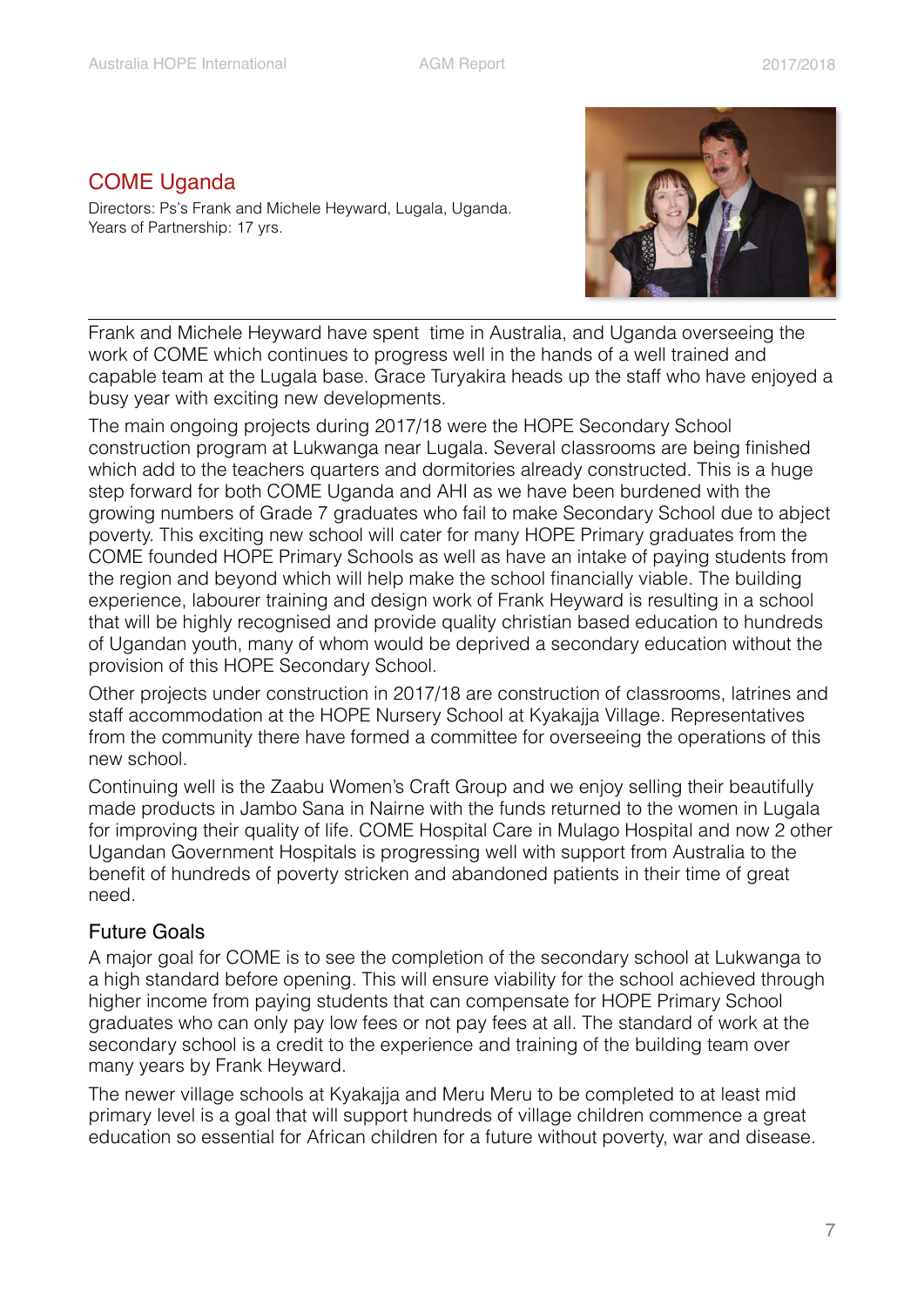

Amari Community Development Organisation Director: Marita Simpson, Buliisa, NW Uganda.

Years of Partnership: 6 yrs.

Amari is a great haven of safety, education and care for many children who dwell in this region of remote fishing villages in Uganda. Every year a new class is commenced as the student body progresses through their class levels, and a new intake of nursery class children commences.

During the financial year, classrooms for future P6 and P7 classes were in construction as well as new staff houses commenced. As well as this busy ongoing work, the P5 classrooms, some staff houses and upgrading of property services like solar power and water was completed. A very busy year!

Three teams visited Amari this year keeping Marita busy. Donations have helped the busy construction work and provided a brick making machine where cement is added for greater strength. This feature is vital as the walls on Amari building have specially designed interlocking bricks which require no mortar.

#### Future Goals

The project looks forward to extending the education class levels to include P6 and P7. Following that, the provision of a secondary section with Vocational and Boarding facilities will be introduced following construction of classrooms. Another goal is to develop and utilise the 40 acre property efficiently for food production and livestock.

#### <span id="page-7-0"></span>Circle of life

Directors: Lawrence and Sonia Kyambadde, Masaka, Uganda Years of Partnership: 5 yrs.



The care of the abandoned and aged in this village region remains a key vision for the Circle of Life project as well as developing horticulture and livestock projects that support the vulnerable and aged. The quality of life in Kamutuuza village, western Uganda, is being lifted through the work of this project. On a recent visit Lawrence and Soni helped with the funding and construction of a village latrine.

#### Future Goals

The COL project aims to continue providing accommodation to the most vulnerable people in Kamutuuza village (Masaka-Uganda). Our main goals for the next 2-5yrs will be to provide a safer more caring environment for the abandoned elderly.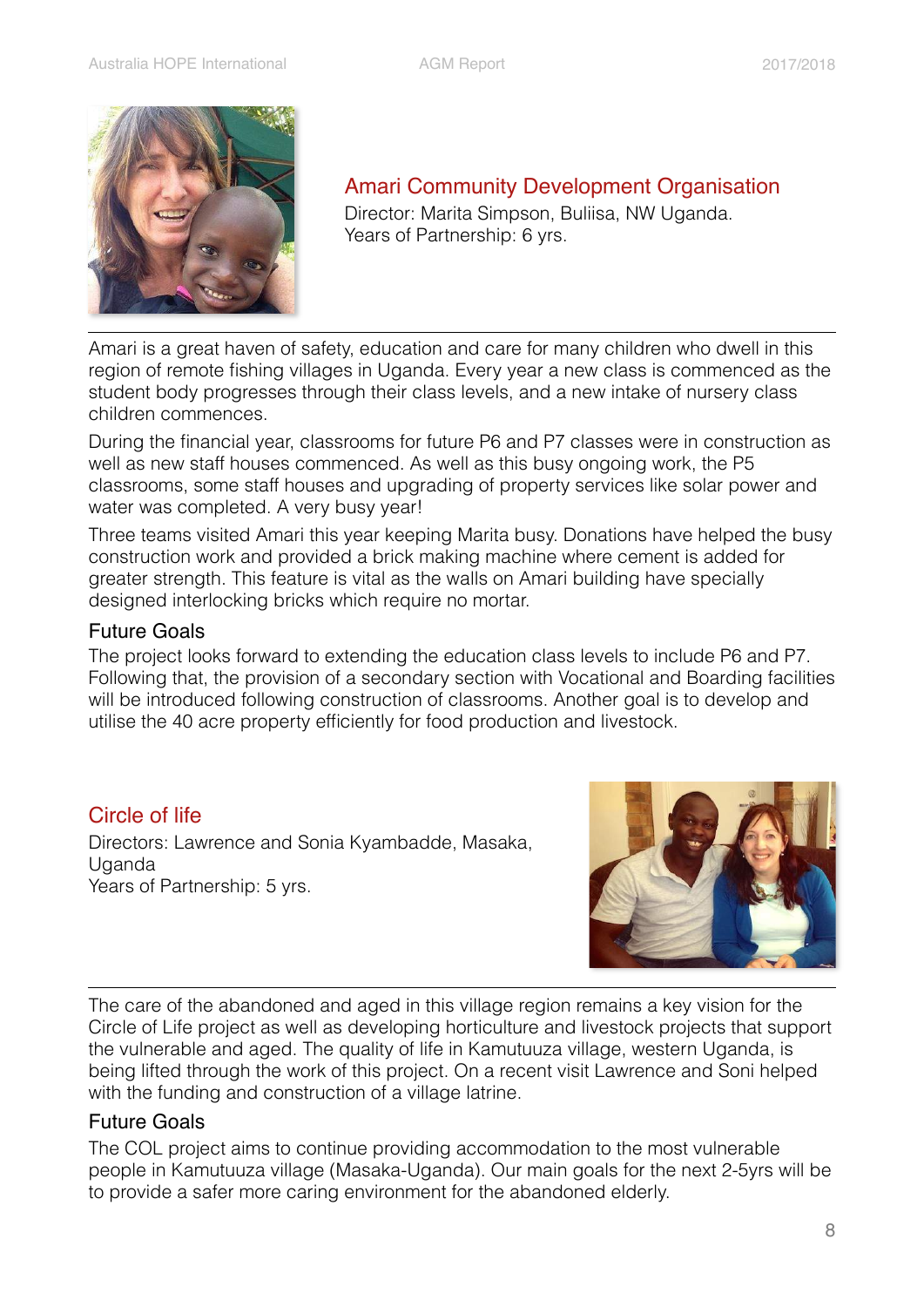<span id="page-8-0"></span>

The 2h project, Cambodia Directors: Kate and Kevin Taylor, Cambodia. Years of Partnership: 5 yrs

In 2017-18 The 2h Project continued its work in Cambodia despite the uncertainty within the country associated with the Cambodian national election. In August this year the incumbent Cambodian People's Party were re-elected for another five year term with Prime Minister Hun Sen maintaining his unbroken 20 year tenure.

Due to the political climate surrounding the election the commencement of our **Safe Arrivals Maternal Pilot Project** was rescheduled pending the approval of our Memorandum of Understanding from the Cambodian Ministry of Health. We anticipate that the official authorisation is not far away and that all aspects of the project including the fully fitted maternal clinic will be operational before the end of the year. The pilot will integrate a collaborative approach to improving maternal health outcomes not previously implemented, incorporating training to over 200 village health volunteers and 43 government midwives in 18 separate rural and remote health centres. We continue to benefit from the support of highly skilled health professionals from within Australia.

Our **Farming for Futures** enterprise has shown promising growth over the last 12 months. Over 1,600 fruit trees in the province of Pailin are now well established after six years and are due for harvest in March with profits supporting our maternal health project. In 2019 we are planning to expand our mango plantation as well as explore the opportunities around eco-tourism/farm stays for the more adventurous and interested traveller to the region. Excellent support from provincial leadership gives us a sense of optimism for further collaborations leading into the future.

The 2h '**Sight for Life**' project in collaboration with the Battambang Ophthalmic Centre (BOC) remains one of the country's leading ophthalmic outreach services to disadvantaged and vulnerable Cambodians. Treating avoidable blindness is one of the most cost effective health interventions, providing economic, education and health benefits to individuals and families. The 2h Project in support of the BOC has seen over 4,000 surgeries conducted in 2017-18 with many thousands of outpatient and village screenings also being conducted.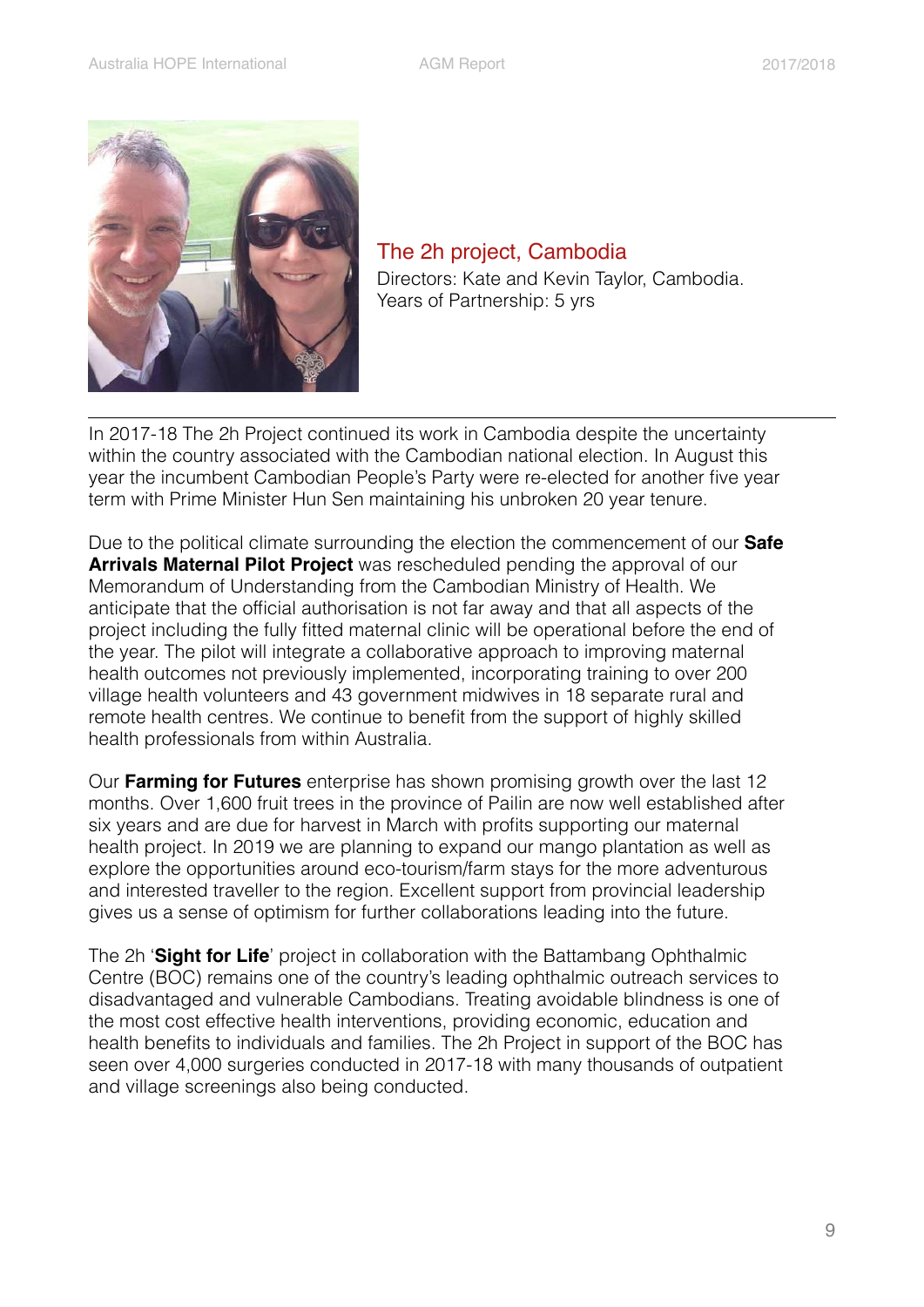# <span id="page-9-0"></span>Sponsorship

#### <span id="page-9-1"></span>Child Education Sponsorship

A slight increase in overall child sponsorships to 621 was welcome in 2017/18. We hope every sponsor understands fully how wonderful their support is. Every week we hear of stories of positively changed lives as children and youth progress through nursery, primary, tertiary or vocational training and sometimes university.

Sponsorship has also been used to support ex street kids and school graduates establish a small business. Without child sponsorship, our HOPE Schools could not operate. This is because after meeting the child's basic needs, a portion of the funds supports the school development project.

The need for more sponsors is very real as some schools like Nakivale HOPE School is not covering teachers salaries.

#### <span id="page-9-2"></span>HOPE School Class Sponsorship

We now have 33 HOPE School classes sponsored though most of these are part sponsorships. Our goal is to make each sponsorship for classes \$150 per month. Class sponsorship has continued to allow us to pay many teachers and we remain with the dream of attracting more sponsors per class so we can also add curriculum, books and feeding to our many school classes.

One reason class sponsorship is critical to our projects is that we operate in a refugee camp and the poorest regions in remote areas of Uganda and in DR Congo. This results in the unmet challenge of collecting school fees that would normally be used to address the monthly budget of running the schools.

In HOPE Schools, over half the children eat a main meal once every 1 to 3 days. Their living conditions are very tough, but we aim to lift the quality of care and education through nutrition, hygiene and pastoral counselling, all of which require doubling our class sponsorship support.

Our long term goal for funding HOPE Schools is through forestry projects and a mix of fee paying students. In the meantime we encourage Class Sponsorship as we progress through this transitionary period in our HOPE School development. A sincere thankyou to all Class Sponsors!

#### <span id="page-9-3"></span>Widow sponsorship

The role of an African widow is highly honoured by AHI as they play a crucial part in providing care for thousands of orphaned and abandoned children in HOPE Schools. We know of some widows who have taken in upto 10 children and somehow manage to care for and feed them.

Widow Sponsorship empowers these women to clothe, and care for these children with improved nutrition and schooling. It also supports the journey from renting small mud huts to improved accommodation, even owning their own house.

Many widows are able to start a small business as a result of being sponsored. This makes sponsoring her an amazing opportunity for a new life. Thankyou to the sponsors of the 23 women in our program.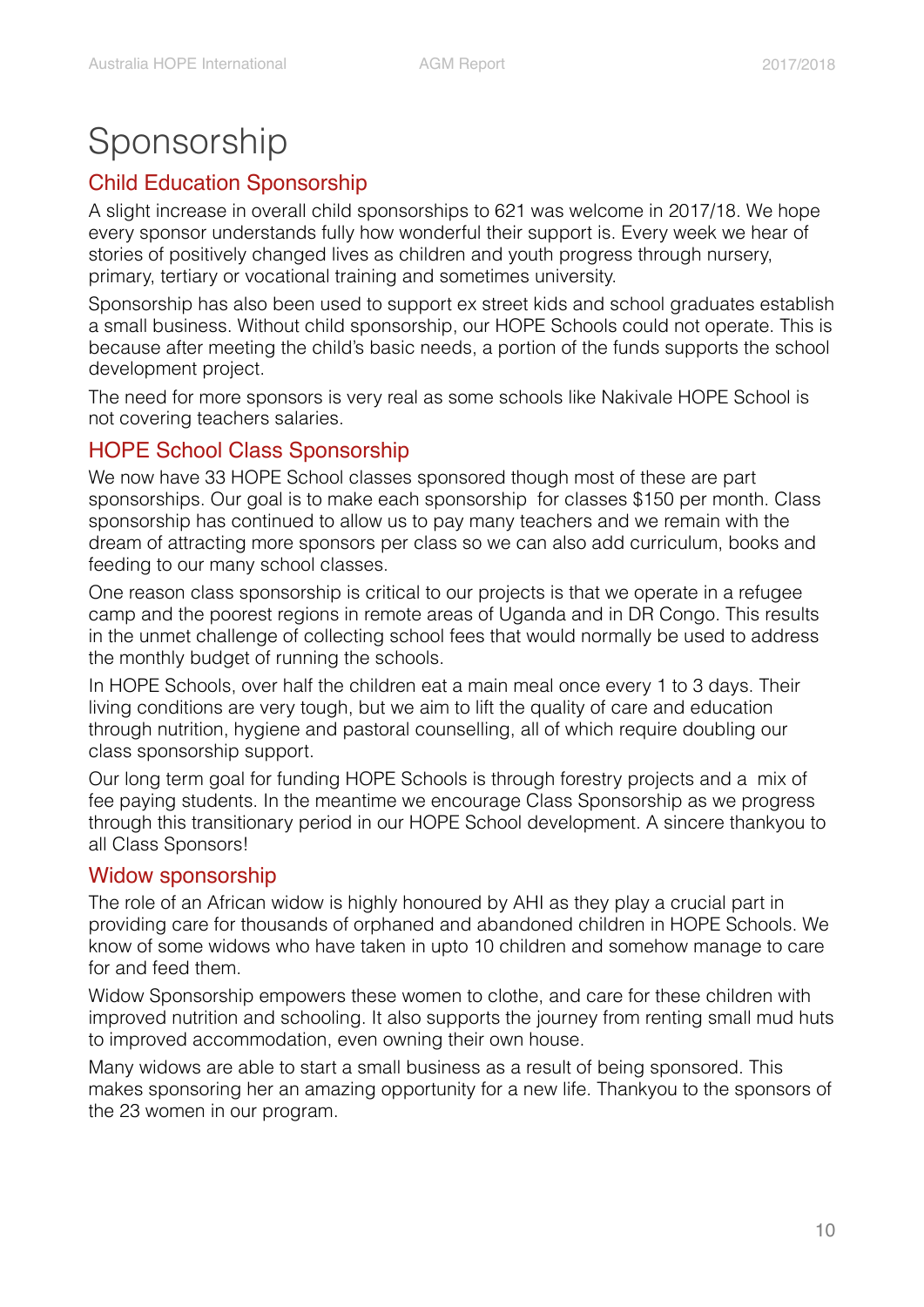# <span id="page-10-0"></span>HOPE Team Visits

A short trip happened in October with a team of just two.

The bridge site in Kibogo was visited at the River Mpanga, Kibogo and the design and structural considerations were finalised with our engineer and steel fabricator, who was commissioned to start work on this exciting project.

The new secondary school was inspected and our observations formed the basis of development plans for immediate start.

# <span id="page-10-1"></span>AHI - Uganda Branch

Liz Ssekamwa continued with her role a country manger for AHI Uganda during the year which posed many challenges for her as we moved forward with purchasing a secondary school on 3 acres of land near Kabuga and Kibogo Village Uganda. Her attention to detail and business experience proved invaluable over this year for administering these dealings with all bases covered.

She also administers AFM (Africa Frontier Mission) for Jonathan Osborne as this organisation moves ahead with securing land and establishing a coffee/forestry project (not tax deductible).

Sadly, our Australian office is not able to sustain the extra salary for Liz, so we have not been able to renew her contract for 2018/19. Currently the NGO registration remains and the associated bank account is kept and as special needs arise for the work in Uganda, Liz will be contracted by the job to assist our projects work.

We thanks Liz for the positive impact she has made on our development projects work in Uganda.

# <span id="page-10-2"></span>Jambo Sana - a touch of Africa

Our little shop and busy office enjoyed a great year with artefact and cafe sales steadily growing and more people trafficking through our organisation base in Nairne and becoming aware of all we do through our dedicated partners in Africa. Visitors were also attracted to our shop after a makeover with bright new paintwork and new inside lighting.

Apart from covering basic costs associated with running our Nairne office, we are able to send 95% of sales of many shop items to the Women's Groups who make the crafts and artefacts. These funds enable many women in Uganda to become self sufficient and empowered to properly care for their children and themselves.

Many thanks to a wonderful and committed group of faithful volunteers who make our Nairne operation a success. Shane's dishwashing expertise has been a great blessing to Norma who needs to focus on the food and cooking. Thanks also to Maureen who mans the shop on some Saturdays as well as holding a salaried job elsewhere.

The small office behind the fireplace, is well supervised by our ever faithful and hardworking Ros, supported by Sandra (Projects Coordinator, and anything else that needs doing!) and Sonya who manages the crucial area of child, class and widow sponsorship. Special thanks to Ros and Sandra who often work above and beyond the call of duty as they manage the shop at busy times and over the times Norma was not available to come in.

Our Facebook page has many visitors who eventually come and buy an artefact or enjoy a coffee and African food carefully created by Norma's taste for Africa.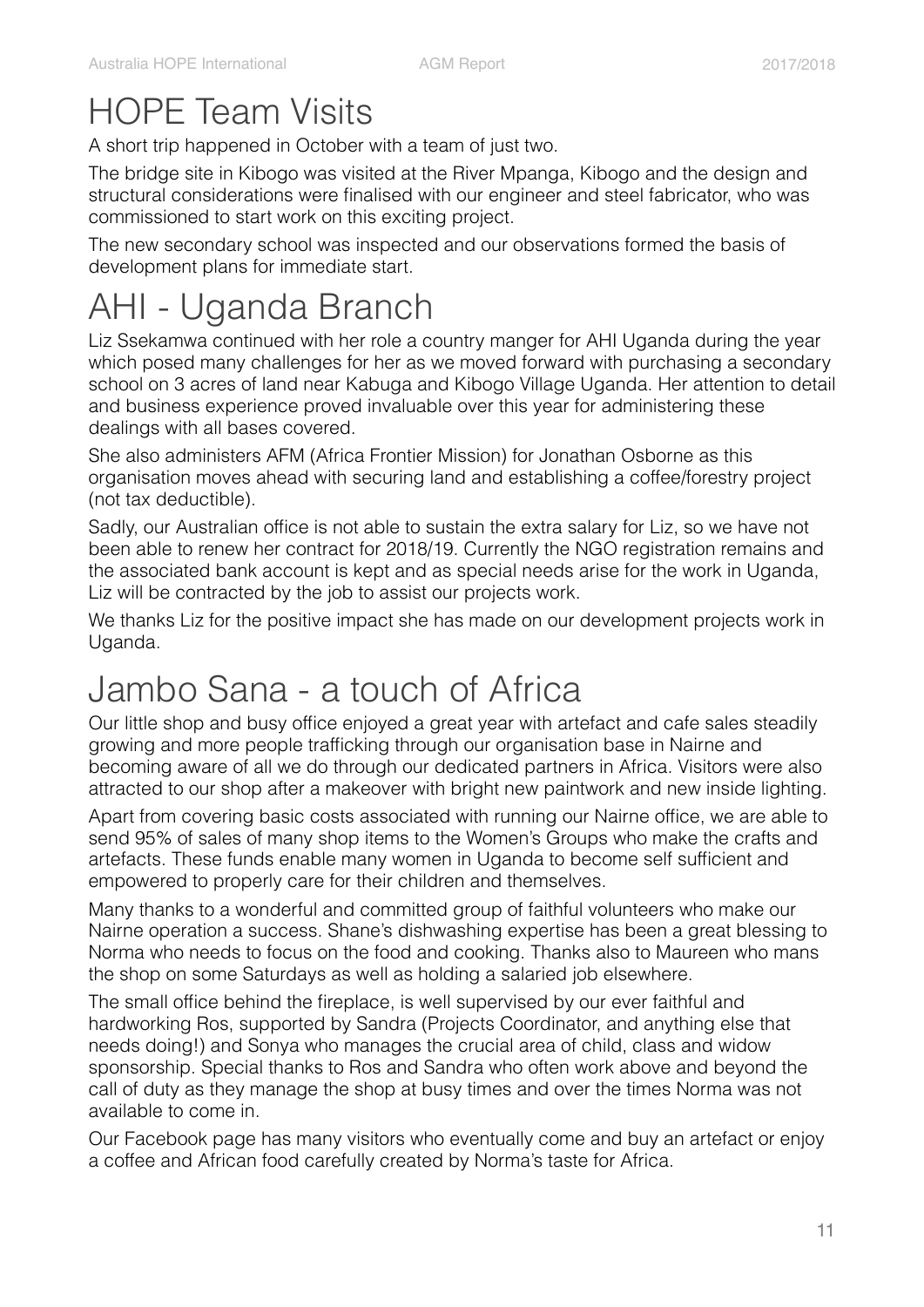## <span id="page-11-0"></span>Fundraising and Grants

Some great fundraising efforts happened during this financial year. They were…

Fundraising Collection Boxes in Cafes and stores - \$1,400

Supporting all projects.

- HOPE Ride for African Education- \$15,166. Thanks Andrew Day, Sid Farrow and riders. Supporting the construction of 4 teachers quarters at Ebenezer HOPE School, Kitokye, Uganda
- WILD Church Bush Dance and BBQ's \$4,300. Thanks Simon's Family and Narelle. Supporting Bwikaragye Hope School Project.
- **NOTE:** No Australian Government or other grants were received in the financial year. 2016/2017.

# <span id="page-11-1"></span>Statistics by Partner & Project

| <b>HOPE</b><br><b>Partner</b>                | <b>RWC</b>       | <b>CVM</b>     | <b>HCLS</b>    | <b>COME</b>    | <b>AMARI</b>    | <b>Total</b>            |
|----------------------------------------------|------------------|----------------|----------------|----------------|-----------------|-------------------------|
| <b>HOPE School</b><br>Projects               | $6\phantom{a}$   | $6\phantom{a}$ | 3              | $\overline{7}$ | $\overline{2}$  | 24                      |
| Children in<br><b>HOPE</b><br><b>Schools</b> | 1235             | 1289           | 594            | 575            | 251             | 3944                    |
| <b>Churches</b>                              | $\overline{115}$ | 11             | $\mathbf{1}$   | 50             | L,              | 177                     |
| Clinic/<br>Hospital                          | L,               | ä,             | $\mathbf{1}$   | ä,             | L,              | $\overline{2}$          |
| Farming/<br><b>Forestry Project</b>          | ٠                | $\overline{3}$ | $\overline{1}$ | ÷.             | ÷,              | $\overline{4}$          |
| <b>Street Kids</b><br>Project                | $\overline{4}$   | ÷.             | $\mathbf{1}$   | ÷.             | L,              | $5\phantom{a}$          |
| <b>Widows</b><br>Sponsored                   | $\overline{8}$   | ٠              | $\overline{3}$ | 12             | L,              | $\overline{23}$         |
| Children<br>Sponsored                        | $\frac{103}{10}$ | 20             | 89             | 269            | $\frac{140}{1}$ | 621                     |
| <b>School classes</b><br>sponsored           | 13               | 17             | 3              | ÷.             | ä,              | 33                      |
| Women's<br>Projects                          | $\overline{2}$   | $\mathbf{1}$   | ÷.             | $\mathbf{1}$   | ä,              | $\overline{\mathbf{4}}$ |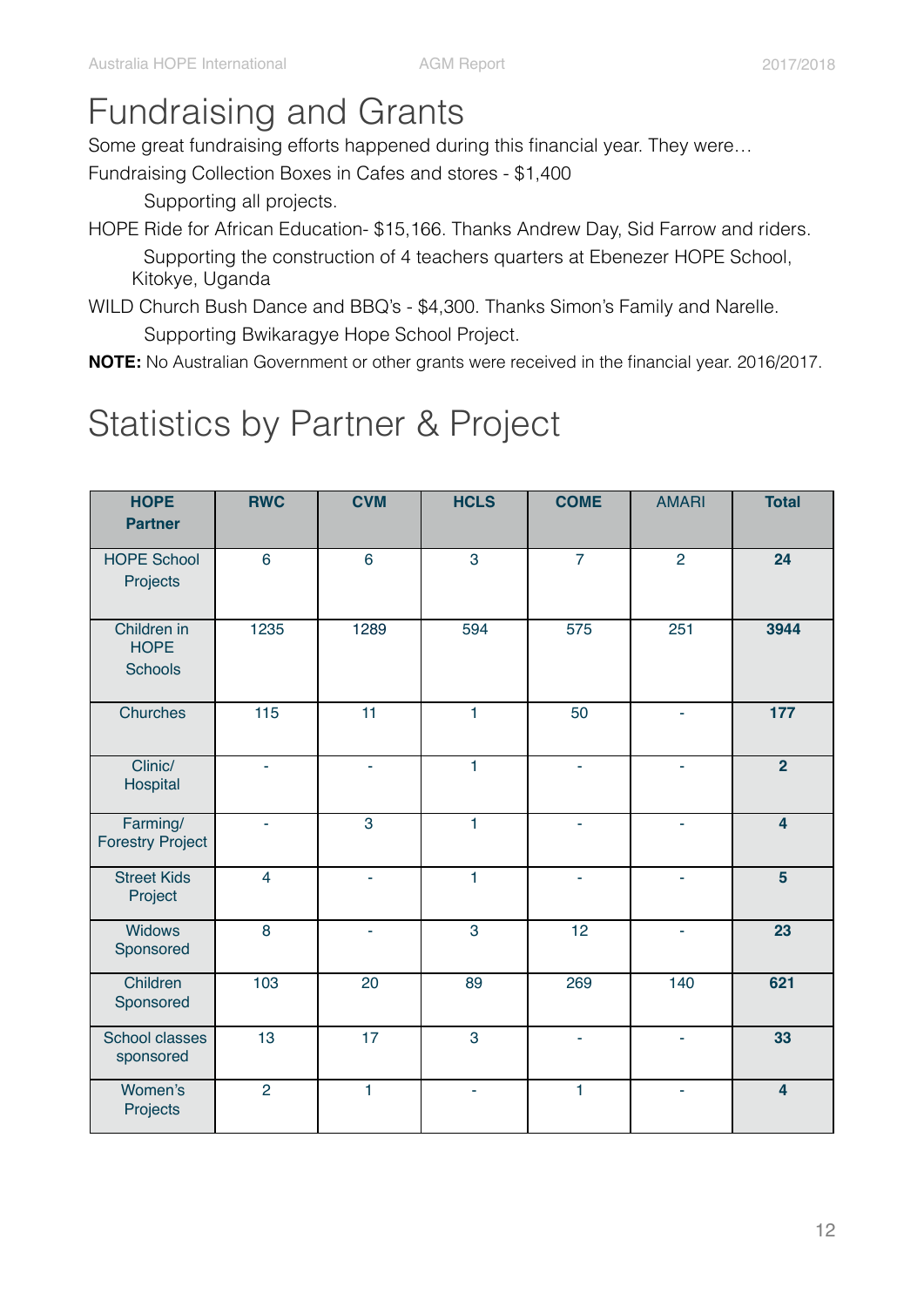# <span id="page-12-0"></span>Charts & Graphs



**The HOPE Income History** is a graphic portrayal of the income received by Australia HOPE International per year since commencement in 2003.

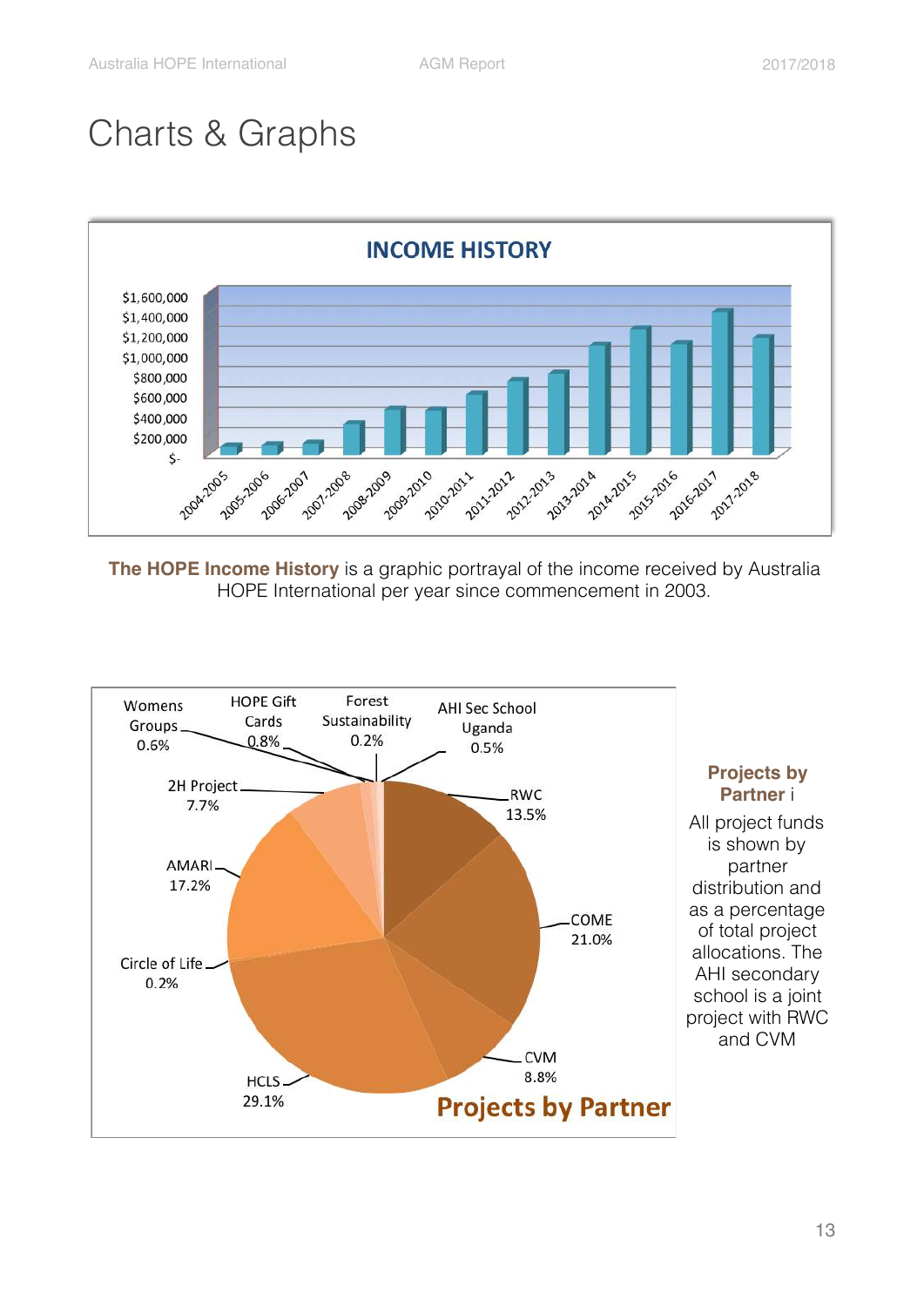

**Education"** includes costs of newsletters, signage and professional directories. These funds are sourced from Jambo Sana Income.

**"Australian Administration"** covers costs incurred including finance, insurance, legal and professional fees, information technology, ACFID Membership, employee expenses and general administration. AHI Australia employs 2 part-time staff to administer the Financial and Projects documentation and accountability.

**"Jambo Sana"** expenses include operating costs of services, food, equipment and artefacts. **"Projects",** it is noted that 95% of all income received specifically for Development projects including Sponsorship is allocated to this purpose. 5% is allocated to Australian Administration.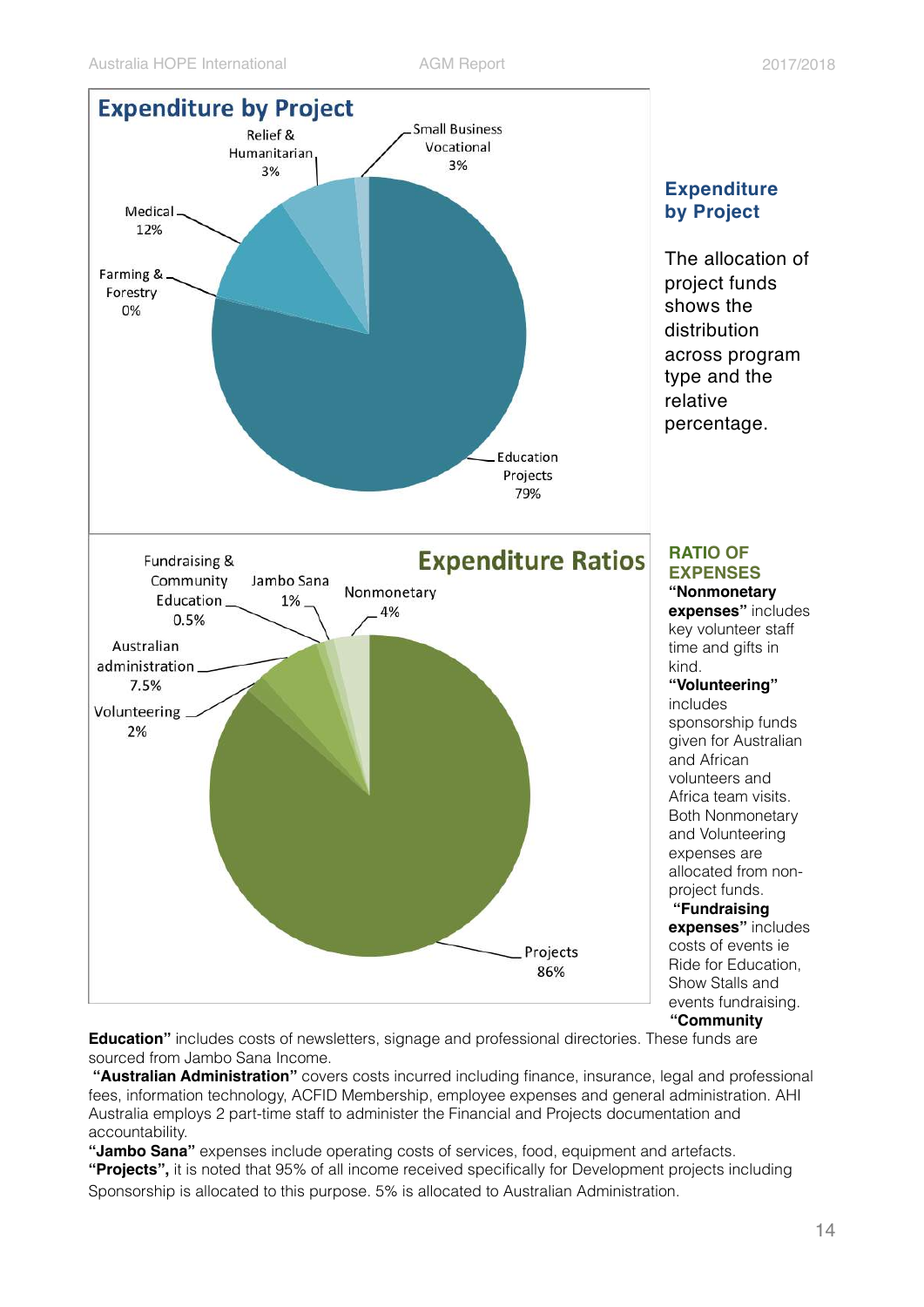# <span id="page-14-0"></span>Summary Income Statement

| <b>Summary Income</b><br><b>Statement</b>        |                       |              |           |
|--------------------------------------------------|-----------------------|--------------|-----------|
| <b>For the Year Ended 30</b><br><b>June 2018</b> |                       |              |           |
|                                                  |                       | 2018         | 2017      |
| <b>Revenue</b>                                   |                       | \$           | \$        |
|                                                  |                       |              |           |
| HOPE Project Partner Income                      |                       |              |           |
|                                                  | <b>HCLS Congo</b>     | 286,854      | 230,292   |
|                                                  | <b>COME Uganda</b>    | 204,766      | 225,466   |
|                                                  | RWC Uganda            | 102,624      | 100.095   |
|                                                  | 2H Project Cambodia   | 75,831       | 71,628    |
|                                                  | AMARI Uganda          | 168,613      | 160,330   |
|                                                  | CVM Uganda            | 94,067       | 41,376    |
|                                                  | Circle of Life Uganda | 2,450        | 1,200     |
| <b>Total Partner Income</b>                      |                       | 935,206      | 830,387   |
|                                                  |                       |              |           |
| Donations & Gifts                                |                       |              |           |
|                                                  | Monetary              | 46,658       | 354,308   |
|                                                  | Non-monetary          | 48,882       | 48,882    |
| Bequests & Legacies                              |                       | $\mathbf{0}$ | 0         |
| Grants (DAP)                                     |                       | $\mathbf 0$  | 0         |
| Investment Income                                |                       | 0            | 0         |
| Fundraising- general                             |                       | 30,792       | 75,555    |
|                                                  |                       |              |           |
| Interest                                         |                       | 1,686        | 895       |
| Jambo Sana Shop/Tearooms                         |                       | 31,121       | 28,502    |
| Administration/Volunteer<br>Donations            |                       | 21,050       | 19,520    |
| Revenue for International<br>Political           |                       | 38,477       | 51,978    |
| or Religious Adherence<br>Programs               |                       |              |           |
| <b>Total Revenue</b>                             |                       | 1,153,872    | 1,410,027 |
|                                                  |                       |              |           |
| <b>Expenditure</b>                               |                       |              |           |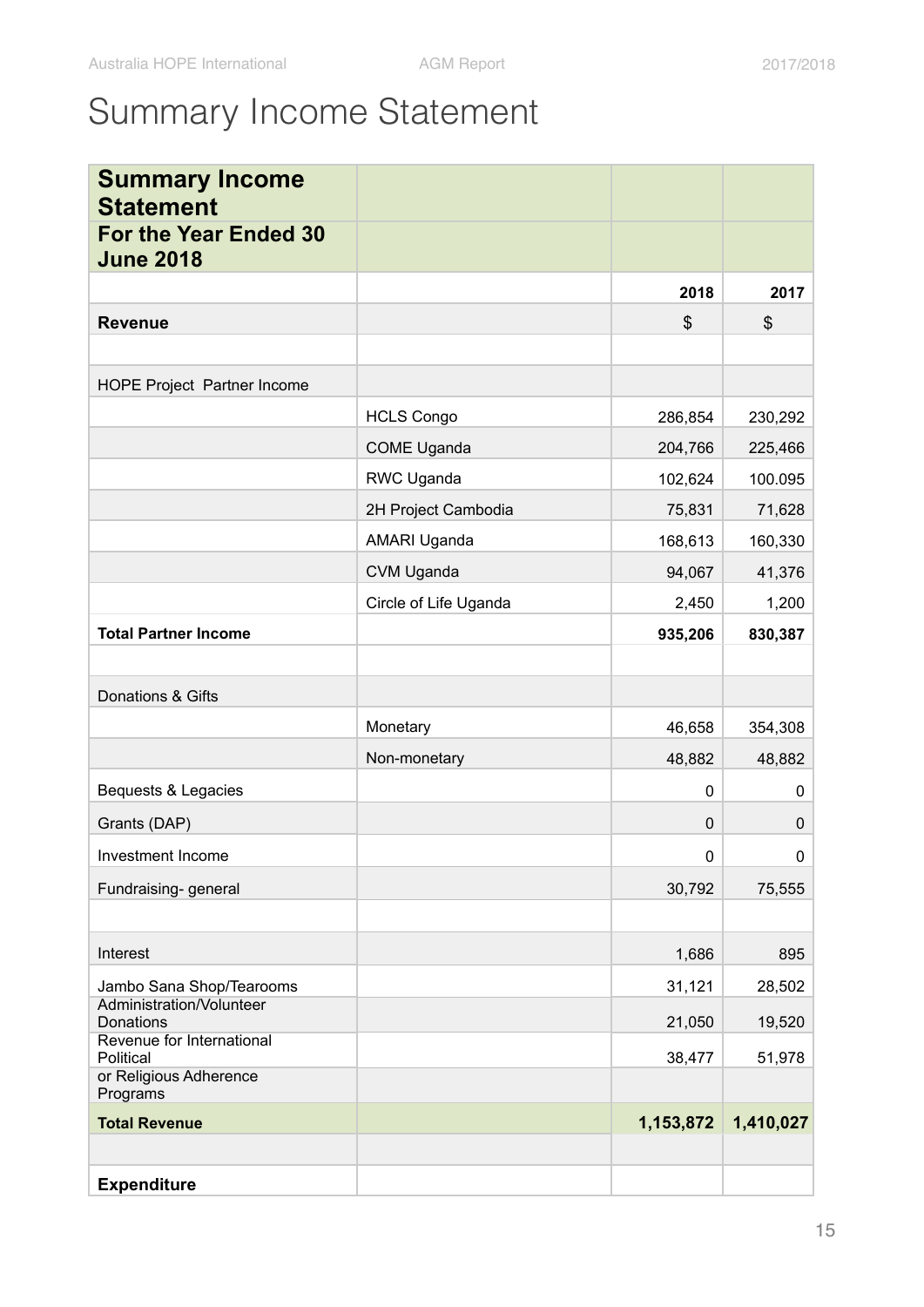| International Aid and<br>Development                                   |                                    |           |           |
|------------------------------------------------------------------------|------------------------------------|-----------|-----------|
|                                                                        | Funds to International<br>Programs | 951,665   | 1,202,247 |
|                                                                        | <b>Program Support Costs</b>       | $\Omega$  | $\Omega$  |
|                                                                        | <b>Community Education</b>         | 412       | 2,030     |
|                                                                        | <b>Fundraising Costs</b>           | 4,990     | 9,003     |
|                                                                        | Accountability & Administration    | 95,908    | 85,821    |
|                                                                        | Non-monetary expenditure           | 48,882    | 48,882    |
|                                                                        | Jambo Sana Shop/Tearooms           | 17,450    | 13,846    |
| <b>Total International Aid &amp;</b><br><b>Development Expenditure</b> |                                    | 1,119,307 | 1,361,829 |
|                                                                        |                                    |           |           |
| Expenditure for International<br>Political or                          |                                    | 38,447    | 51,428    |
| Religious Adherence Programs                                           |                                    |           |           |
| Domestic Programs Expenditure                                          |                                    | $\Omega$  | $\Omega$  |
| <b>Total Expenditure</b>                                               |                                    | 1,157,754 | 1,413,257 |
| <b>Excess/(Shortfall) of Revenue</b><br>over Expenditure               |                                    | $-3,882$  | $-3,230$  |
|                                                                        |                                    |           |           |
| <b>Total Income (deficit) for the</b><br><b>Period</b>                 |                                    | (3,882)   | (3, 230)  |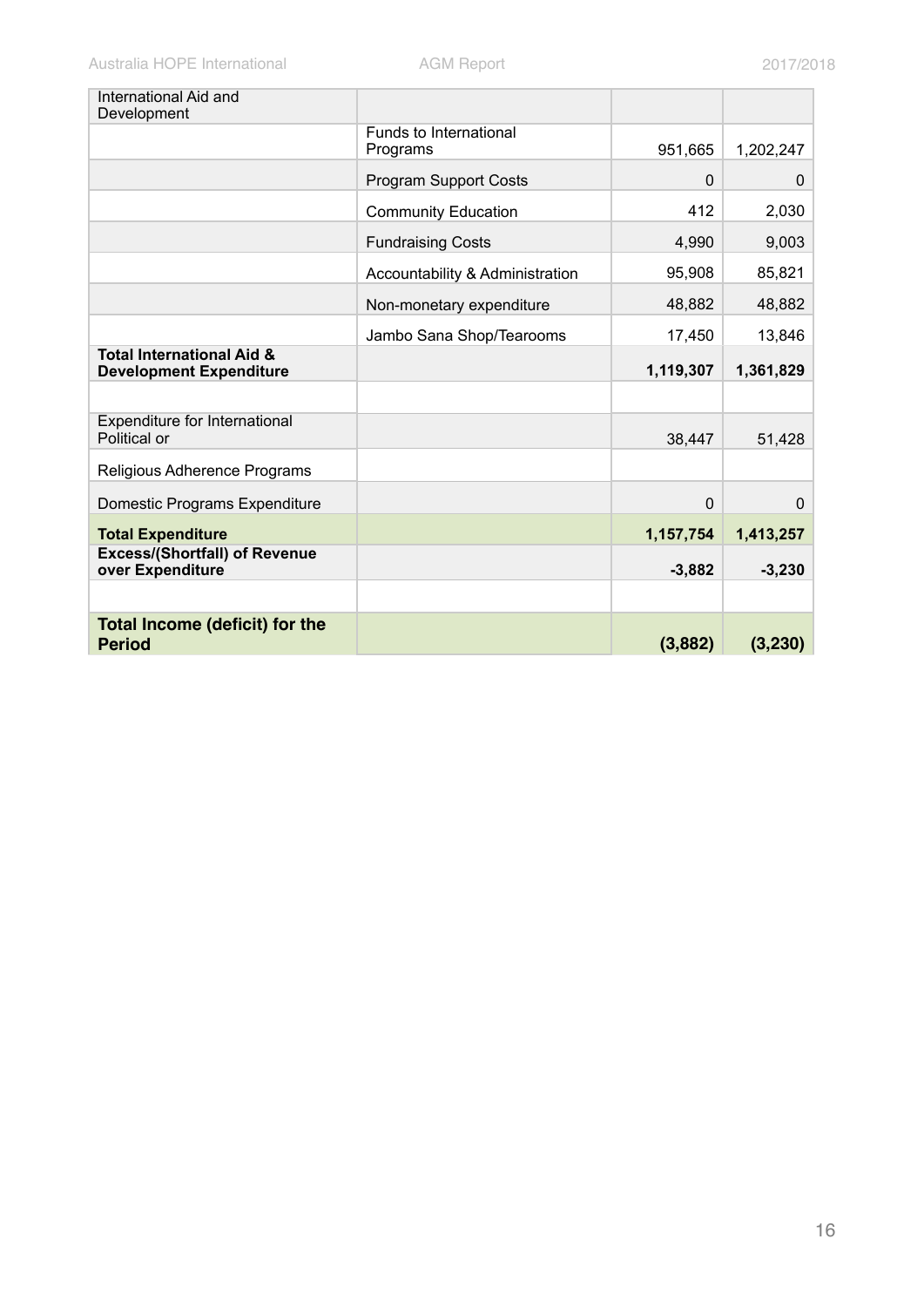## <span id="page-16-0"></span>Summary Balance Sheet

| <b>Summary Balance Sheet</b>         |          |          |
|--------------------------------------|----------|----------|
| as at 30 June 2018                   |          |          |
|                                      | 2018     | 2017     |
| <b>ASSETS</b>                        | \$       | \$       |
| <b>Current Assets</b>                |          |          |
| Cash and cash equivalents            | 337,573  | 501,947  |
| Trade and other receivables          | 200      |          |
| <b>Total Current Assets</b>          | 337,773  | 501,947  |
|                                      |          |          |
| <b>Non-current Assets</b>            |          |          |
| Property, plant and equipment        | 1,631    | 3,479    |
| <b>Property Lease</b>                |          |          |
| <b>Total Non-Current Assets</b>      | 1,631    | 3,479    |
|                                      |          |          |
| <b>TOTAL ASSETS</b>                  | 339,404  | 505,426  |
|                                      |          |          |
| <b>LIABILITIES</b>                   |          |          |
| <b>Current Liabilities</b>           |          |          |
| <b>Current tax liabilities</b>       | $-2,704$ | $-2,864$ |
| Provisions                           | 337,594  | 499,574  |
| <b>Total Current Liabilities</b>     | 340,298  | 502,438  |
|                                      |          |          |
| <b>Total Non-Current Liabilities</b> |          |          |
| <b>TOTAL LIABILITIES</b>             | 340,298  | 502,438  |
|                                      |          |          |
| <b>NET ASSETS</b>                    | $-894.$  | 2,988    |
|                                      |          |          |
| <b>EQUITY</b>                        |          |          |
| Reserves                             | 2,988    | 6,218    |
| <b>Retained Earnings</b>             | 3,882    | 3,230    |
| <b>TOTAL EQUITY</b>                  | (894)    | 2,988    |

#### **Notes**

1. *At the end of the financial years 2017 and 2018 AHI had nil balances for current asset inventories, other financial assets, for noncurrent assets trade and other receivables, investment property, intangibles and other non-current assets, for current liabilities, other financial liabilities and other and all noncurrent liabilities.*

*2. The Summary Financial Reports have been prepared in accordance with the requirements set out in the ACFID Code of Conduct. For further information on the Code please refer to the ACFID Code of Conduct Implementation Guide available at www.acfid.asn.au*

*3.A copy of the full financial report is available upon request by emailing hope@ahi.org.au or visiting the website www.ahi.org.au*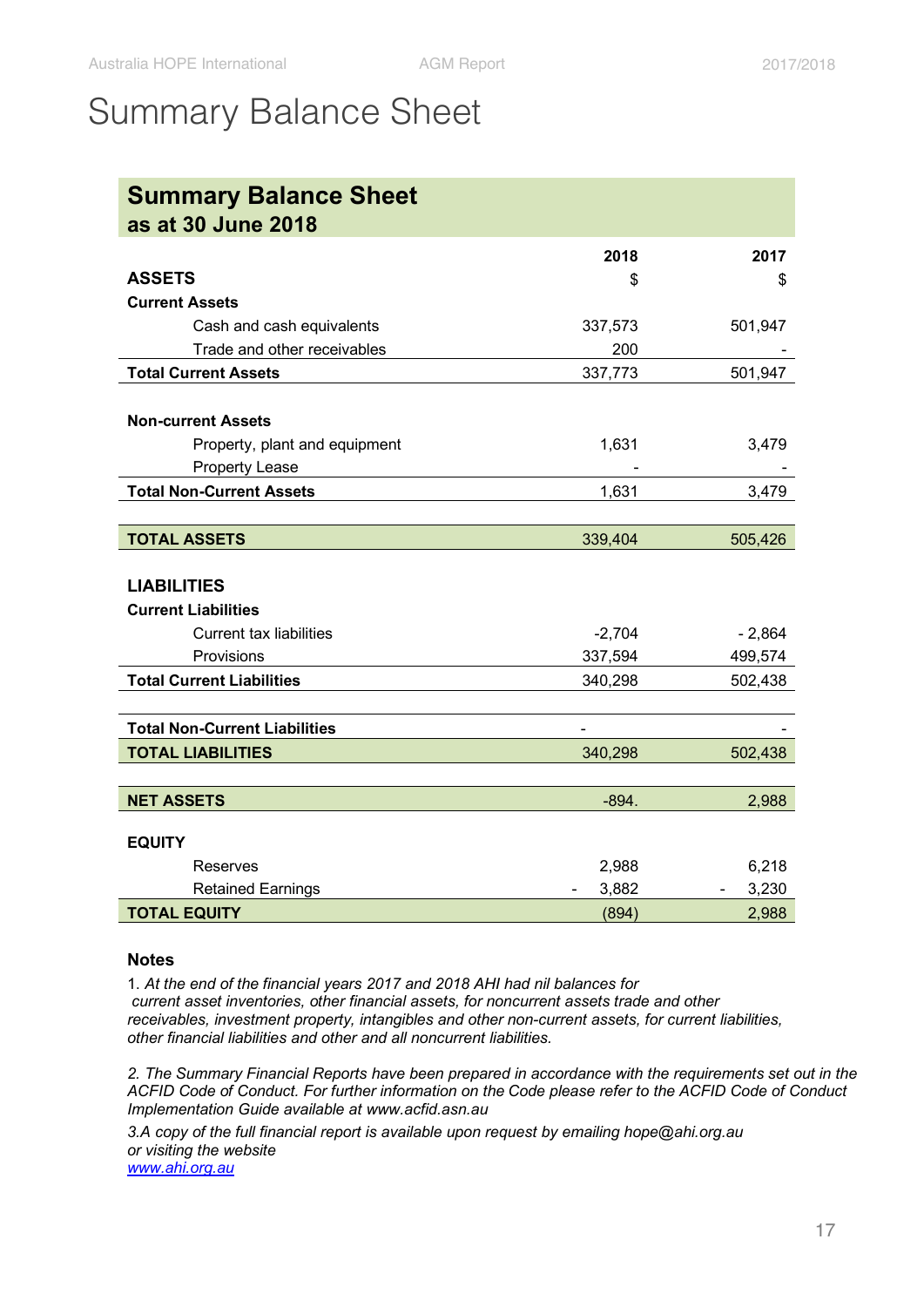# **NOTES TO AND FORMING PART OF THE FINANCIAL REPORT**  VOTES TO AND FORMING PART OF THE FINANCIAL REPORT<br>FOR THE YEAR ENDED 30 JUNE 2018 **FOR THE YEAR ENDED 30 JUNE 2018**

# **Note 1-Summary of Accounting Principles Note 1 – Summary of Accounting Principles**

this report, as described below, are consistently applied except as otherwise indicated, and are, the Board's financial reporting requirements. The accounting policies used in the preparation of<br>this report, as described below, are consistently applied except as otherwise indicated, and are, the Board's financial reporting requirements. The accounting policies used in the preparation of This special purpose financial report has been prepared for distribution to the members to fulfil This special purpose financial report has been prepared for distribution to the members to fulfil in the opinion of the Board, appropriate to meet the needs of members. in the opinion of the Board, appropriate to meet the needs of members.

## **Basis of Accounting** *a) Basis of Accounting*  $\widehat{a}$

The financial report has been prepared on the historical cost basis of accounting and the The financial report has been prepared on the historical cost basis of accounting and the aoing concern assumption. going concern assumption.

### Reporting Entity *b) Reporting Entity* b

it is not a "reporting entity". In the Association's opinion, there are unlikely to exist users who it is not a "reporting entity". In the Association's opinion, there are unlikely to exist users who are unable to command preparation of reports tailored so as to satisfy specifically all of their<br>information needs from these accounts. Therefore this "special purpose financial report" has information needs from these accounts. Therefore this "special purpose financial report" has The requirements of Accounting Standards and other professional reporting requirements in The requirements of Accounting Standards and other professional reporting requirements in are unable to command preparation of reports tailored so as to satisfy specifically all of their Australia do not have mandatory applicability to Australia HOPE International Inc. because Australia do not have mandatory applicability to Australia HOPE International Inc. because been prepared solely to meet the Australia HOPE International Inc. accountability been prepared solely to meet the Australia HOPE International Inc. accountability requirements. equirements.

#### ncome Tax *c) Income Tax* ි

The members believe that the Board is exempt from income tax The members believe that the Board is exempt from income tax

# Recognition of Income and Expenses *d) Recognition of Income and Expenses*  $\sigma$

this regard Australia HOPE International Inc. acts to receive and forward such income direct his regard Australia HOPE International Inc. acts to receive and forward such income direct to the partner who will expend the income on the agreed project. As such Australia HOPE<br>International Inc. is clearly committing these funds as liable to the agreed project and income, such as for child education sponsorship or school building income, is received on income, such as for child education sponsorship or school building income, is received on the expectation that it will be received and allocated to the agreed project in its entirety. In the expectation that it will be received and allocated to the agreed project in its entirety. In to the partner who will expend the income on the agreed project. As such Australia HOPE partner are recorded as income HOPE Project Partner Funds in the Profit and Loss. This partner are recorded as income HOPE Project Partner Funds in the Profit and Loss. This Donations and sponsorship income given by donors for specific projects with a specific Donations and sponsorship income given by donors for specific projects with a specific International Inc. is clearly committing these funds as liable to the agreed project and partner as detailed in the Balance Sheet. partner as detailed in the Balance Sheet.

Australia HOPE International Inc. within the Profit & Loss statement. The allocation of these Australia HOPE International Inc. within the Profit & Loss statement. The allocation of these General fundraising, non-specific donations and purchases of assets are recorded by General fundraising, non-specific donations and purchases of assets are recorded by unds will be determined by Australia HOPE International Inc. management to priority funds will be determined by Australia HOPE International Inc. management to priority project areas in need and to ensure administration costs are met. project areas in need and to ensure administration costs are met.

# Property, plant and equipment *e) Property, plant and equipment*  $\widehat{e}$

Plant & equipment is brought to account at cost and expensed at the time of purchase, Plant & equipment is brought to account at cost and expensed at the time of purchase, except for in the case detailed below. except for in the case detailed below.

initially recorded at cost, and all such assets having a limited useful life are systematically nitially recorded at cost, and all such assets having a limited useful life are systematically tems of property, plant and equipment relating to the Jambo Sana Tearooms/Office are Items of property, plant and equipment relating to the Jambo Sana Tearooms/Office are depreciated over their useful lives in a manner that reflects the consumption of their depreciated over their useful lives in a manner that reflects the consumption of their economic potential.sconomic potential.

# **AUSTRALI HOPE E INTERNATIONA** ن<br>≩

# **YEAR ENDED 30 JUNE 2018**  TEAR ENDED 30 JUNE 2018

# **STATEMENT BY MEMBERS OF THE BOARD**  STATEMENT BY MEMBERS OF THE BOARD

**The Members of the Board of Australia HOPE Intemational Incorporated declare that:**  The Members of the Board of Australia HOPE International incorporated declare that:

**a) The financial statements and notes are in accordance with the Associations Incorporation Act 1985 for Prescribed Associations and:**  The financial statements and notes are in accordance with the Associations Incorporation Act 1985 for Prescribed Associations and: â

<span id="page-17-0"></span>Notes & Statement by Board members

- **i) Comply with relevant Australian Accounting Standards as applicable; and**  Comply with relevant Australian Accounting Standards as applicable; and ÷
- **ii) The financial statements present fairly the financial position of Australia Hope Intemational as at 30 June 2018 and the results of the Association for the**  The financial statements present fairly the financial position of Australia Hope International as at 30 June 2018 and the results of the Association for the **year ended on that date;**  vear ended on that date: ≘
- **b) In the opinion of the Members of the Board there are reasonable grounds to believe that the Association will be able to pay its debts as and when they become due and payable.**  In the opinion of the Members of the Board there are reasonable grounds to believe<br>that the Association will be able to pay its debts as and when they become due and payable â
- **c) In the opinion of the Members of the Board:**  In the opinion of the Members of the Board ତ
- **i) The Association has kept such accounting records as to conBctly record and explain the transactions and financial position of the Assodation.**  The Association has kept such accounting records as to correctly record and explain the transactions and financial position of the Association  $\approx$
- The Association has kept its accounting records in such a manner as would<br>enable true and fair financial statements of the Association to be prepared The Association has kept its accounting records in such a manner as would enable true and fair financial statements of the Association to be prepared **m time to time.**  from time to time. Φ
- **iii) The Association has kept such accounting records as to con-ectly record and explain the transactions and financial position of the Association.**  The Association has kept such accounting records as to correctly record and explain the transactions and financial position of the Association. €
- **iv) The financial statements have been properly prepared by a competent**  The financial statements have been properly prepared by a comp<del>e</del>tent<br>person. Σ

# **This declaration is made in accordance with a resolution of the Board.**  This declaration is made in accordance with a resolution of the Board

**Signed at 72 Main Road Naime on the 14th.day of September 2018**  Signed at 72 Main Road Naime on the 14th day of September 2018

Ros Morg Treasurer **Bill Osborne**  Bill Osborne **Chairman**  Chairman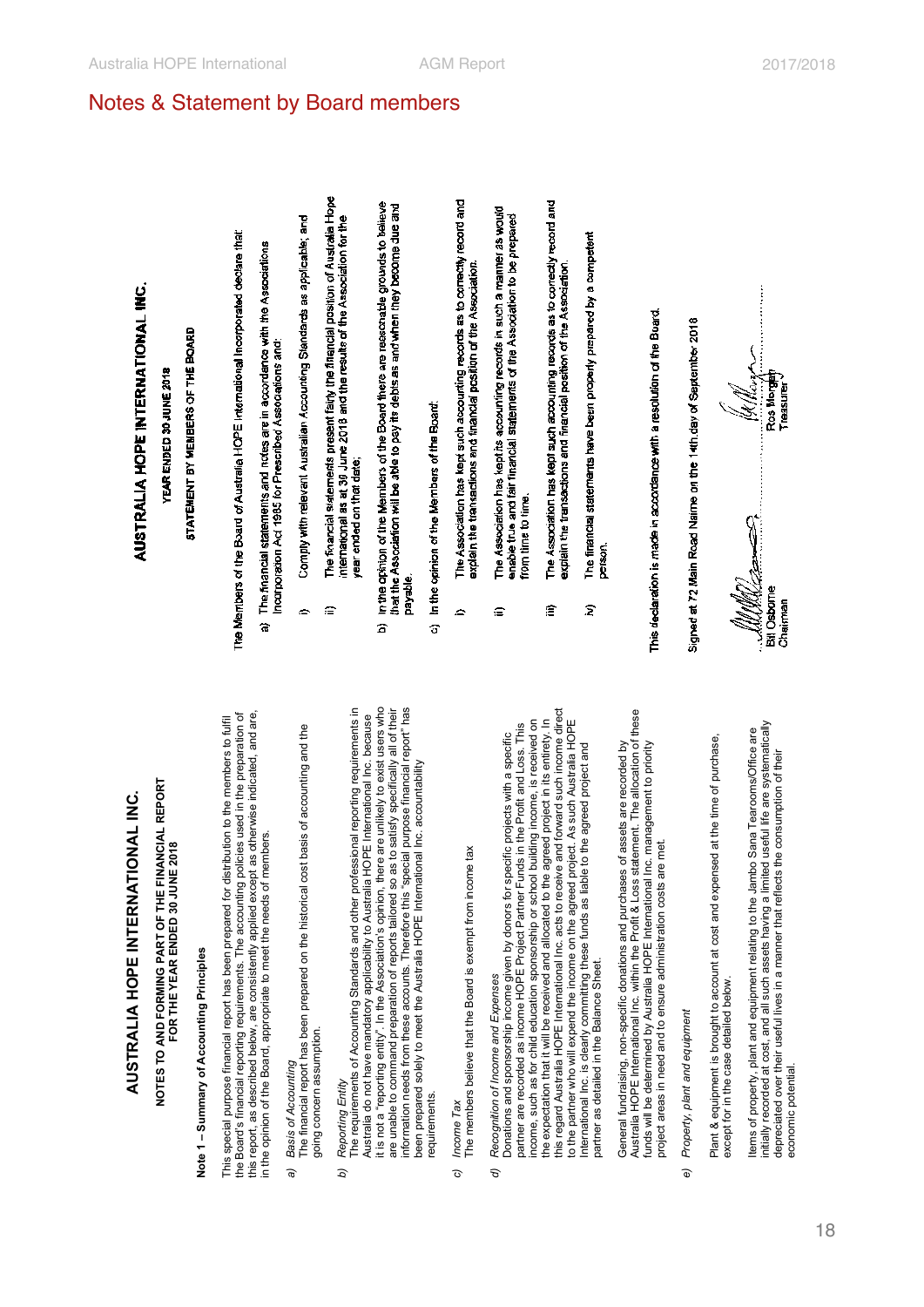| A DAIX DA A ADILIADA DI DI DI DI LI DOVU C DI DAA<br>Assorbed ACCOntribution and Discription of the Santess Accept | PO Box 62, Macclesfield SA 5153<br>sara@assured-accounting.com.au<br>www.assured-accounting.com.au<br><b>Chartered Accountant</b><br>08 8388 9999   0417 493 258<br>ABN 22 825 355 391<br>Sara May<br>INDEPENDENT AUDITOR'S REPORT<br>PO Box 62, Macclesfield SA 5153<br>sara@assured-accounting.com.au<br>www.assured-accounting.com.au<br>08 8388 9999   0417 493 258<br><b>Chartered Accountant</b><br>ABN 22 825 355 391<br>Sara May | TO THE MEMBERS OF | AUSTRALIA HOPE INTERNATIONAL INC. | Responsibilities of Management and Those Charged with Governance for the Financial Report (continued) | unless management either intends to liquidate the Entity or to cease operations, or has no realistic alternative but to do<br>concern, disclosing, as applicable, matters relating to going concern and using the going concern basis of accounting<br>In preparing the financial report, management is responsible for assessing the Entity's ability to continue as a going<br>S.<br>Statement for the year then ended, and notes to the financial statements, including a summary of significant accounting<br>Australia<br>HOPE International Inc. (the Entity), which comprises the Balance Sheet as at 30 June 2018 and the Profit and Loss<br>We have audited the Code of Conduct Summary Financial Report, being a special purpose financial report of | Those charged with governance are responsible for overseeing the Entity's financial reporting process.<br>Auditor's Responsibilities for the Audit of the Financial Report<br>In our opinion, the accompanying Code of Conduct Summary Financial Report presents fairly, in all material respects, the<br>with the financial reporting requirements of the fair presentation framework. As the Board has determined that the entity<br>financial position of the Entity as at 30 June 2018, and its financial performance for the year then ended in accordance | Our objectives are to obtain reasonable assurance about whether the financial report as a whole is free from material<br>misstatement, whether due to fraud or error, and to issue an auditor's report that includes our opinion. Reasonable<br>is a non-reporting entity, accounting standards and other mandatory professional reporting requirements have only been | error and are considered material if, individually or in the aggregate, they could reasonably be expected to influence the<br>economic decisions of users taken on the basis of this financial report.<br>assurance is a high level of assurance, but is not a guarantee that an audit conducted in accordance with the Australian<br>Auditing Standards will always detect a material misstatement when it exists. Misstatements can arise from fraud or | As part of an audit in accordance with Australian Auditing Standards, we exercise professional judgment and maintain<br>professional scepticism throughout the audit. We also:<br>of the Accounting Professional and Ethical Standards Board's APES 110 Code of Ethics for Professional Accountants<br>Financial Report section of our report. We are independent of the Entity in accordance with the ethical requirements<br>Our responsibilities under those standards are further described in the Auditor's Responsibilities for the Audit of the<br>We conducted our audit in accordance with Australian Auditing Standards and the Code of Conduct requirements.<br>(the Code) that are relevant to our audit of the financial report in Australia. We have also fulfilled our other ethical | ldentify and assess the risks of material misstatement of the financial report, whether due to fraud or error, design<br>provide a basis for our opinion. The risk of not detecting a material misstatement resulting from fraud is higher than for<br>one resulting from error, as fraud may involve collusion, forgery, intentional omissions, misrepres<br>and perform audit procedures responsive to those risks, and obtain audit evidence that is sufficient and appropriate to<br>responsibilities in accordance with the Code. We believe that the audit evidence we have obtained is sufficient and | of internal control.                     | Evaluate the appropriateness of accounting policies used and the reasonableness of accounting estimates and<br>• Obtain an understanding of internal control relevant to the audit in order to design audit procedures that are<br>appropriate in the circumstances, but not for the purpose of expressing an opinion on the effectiveness of th<br>internal control.<br>accounting.<br>The Code of Conduct Summary Financial Report has been prepared to assist Australia HOPE International Inc. to meet<br>purpose.<br>We draw attention to Note 1 to the Code of Conduct Summary Financial Report, which describes the basis of<br>the requirements of the applicable legislation. As a result, the financial report may not be suitable for another<br>Our opinion is not modified in respect of this matter. | related disclosures made by management.<br>Responsibilities of Management and Those Charged with Governance for the Financial Report | the audit evidence obtained, whether a material uncertainty exists related to events or conditions that may cast significant<br>Conclude on the appropriateness of management's use of the going concern basis of accounting and, based on<br>are inadequate, to modify our opinion. Our conclusions are based on the audit evidence obtained up to the date of our<br>required to draw attention in our auditor's report to the related disclosures in the financial report or, if such disclosures<br>auditor's report. However, future events or conditions may cause the Entity to cease to continue as a going concern.<br>doubt on the Entity's ability to continue as a going concern. If we conclude that a material uncertainty exists, we are<br>Management is responsible for the preparation and fair presentation of the Code of Conduct Summary Financial Report<br>and the information it contains, in accordance with the financial reporting requirements of the applicable legislation and<br>for such internal control as management determines is necessary to enable the preparation and fair presentation of a | Chartered<br>Accountant<br>4<br>Chartered<br>Accountant |
|--------------------------------------------------------------------------------------------------------------------|------------------------------------------------------------------------------------------------------------------------------------------------------------------------------------------------------------------------------------------------------------------------------------------------------------------------------------------------------------------------------------------------------------------------------------------|-------------------|-----------------------------------|-------------------------------------------------------------------------------------------------------|----------------------------------------------------------------------------------------------------------------------------------------------------------------------------------------------------------------------------------------------------------------------------------------------------------------------------------------------------------------------------------------------------------------------------------------------------------------------------------------------------------------------------------------------------------------------------------------------------------------------------------------------------------------------------------------------------------------------------------------------------------------|-----------------------------------------------------------------------------------------------------------------------------------------------------------------------------------------------------------------------------------------------------------------------------------------------------------------------------------------------------------------------------------------------------------------------------------------------------------------------------------------------------------------------------------------------------------------|------------------------------------------------------------------------------------------------------------------------------------------------------------------------------------------------------------------------------------------------------------------------------------------------------------------------------------------------------------------------|-----------------------------------------------------------------------------------------------------------------------------------------------------------------------------------------------------------------------------------------------------------------------------------------------------------------------------------------------------------------------------------------------------------------------------------------------------------|-----------------------------------------------------------------------------------------------------------------------------------------------------------------------------------------------------------------------------------------------------------------------------------------------------------------------------------------------------------------------------------------------------------------------------------------------------------------------------------------------------------------------------------------------------------------------------------------------------------------------------------------------------------------------------------------------------------------------------------------------------------------------------------------------------|--------------------------------------------------------------------------------------------------------------------------------------------------------------------------------------------------------------------------------------------------------------------------------------------------------------------------------------------------------------------------------------------------------------------------------------------------------------------------------------------------------------------------------------------------------------------------------------------------------------|------------------------------------------|--------------------------------------------------------------------------------------------------------------------------------------------------------------------------------------------------------------------------------------------------------------------------------------------------------------------------------------------------------------------------------------------------------------------------------------------------------------------------------------------------------------------------------------------------------------------------------------------------------------------------------------------------------------------------------------------------------------------------------------------------------------------------------------------------------------------|--------------------------------------------------------------------------------------------------------------------------------------|--------------------------------------------------------------------------------------------------------------------------------------------------------------------------------------------------------------------------------------------------------------------------------------------------------------------------------------------------------------------------------------------------------------------------------------------------------------------------------------------------------------------------------------------------------------------------------------------------------------------------------------------------------------------------------------------------------------------------------------------------------------------------------------------------------------------------------------------------------------------------------------------------------------------------------------------------------------------------------------------------------------------------------------------------------------------------------------------------------------------------------------|---------------------------------------------------------|
|                                                                                                                    | INDEPENDENT AUDITOR'S REPORT                                                                                                                                                                                                                                                                                                                                                                                                             | TO THE MEMBERS OF | AUSTRALIA HOPE INTERNATIONAL INC. | Opinion                                                                                               | policies and Statement by Members of the Board.                                                                                                                                                                                                                                                                                                                                                                                                                                                                                                                                                                                                                                                                                                                |                                                                                                                                                                                                                                                                                                                                                                                                                                                                                                                                                                 | applied to the extent described in Note 1 to the accounts.                                                                                                                                                                                                                                                                                                             | <b>Basis for Opinion</b>                                                                                                                                                                                                                                                                                                                                                                                                                                  |                                                                                                                                                                                                                                                                                                                                                                                                                                                                                                                                                                                                                                                                                                                                                                                                     | appropriate to provide a basis for our opinion.                                                                                                                                                                                                                                                                                                                                                                                                                                                                                                                                                              | Emphasis of Matter - Basis of Accounting |                                                                                                                                                                                                                                                                                                                                                                                                                                                                                                                                                                                                                                                                                                                                                                                                                    |                                                                                                                                      | financial report that is free from material misstatement, whether due to fraud or error.                                                                                                                                                                                                                                                                                                                                                                                                                                                                                                                                                                                                                                                                                                                                                                                                                                                                                                                                                                                                                                             |                                                         |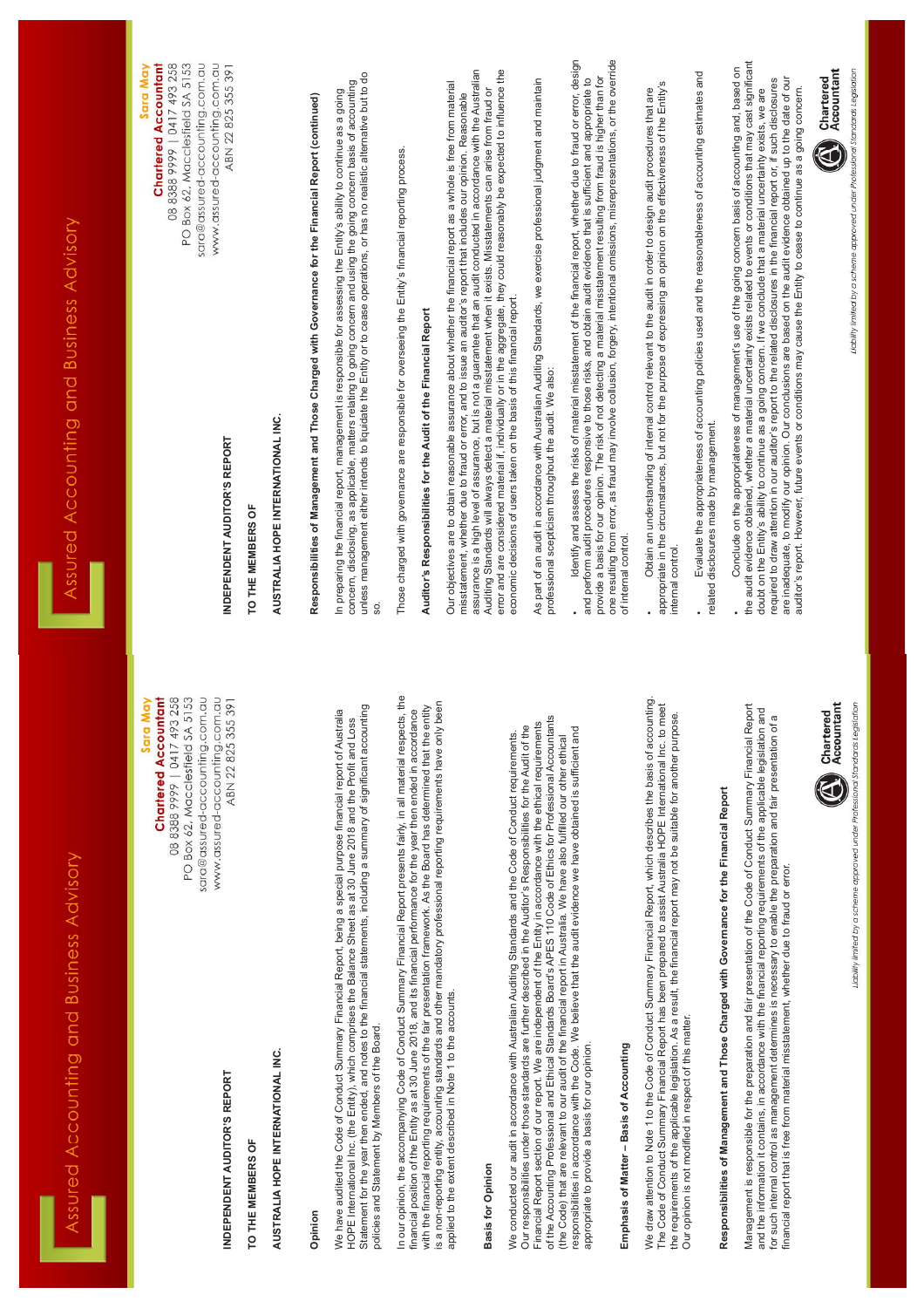#### **Sara May Chartered Accountant**

08 8388 9999 | 0417 493 258 PO Box 62, Macclesfield SA 5153 sara@assured-accounting.com.au www.assured-accounting.com.au ABN 22 825 355 391

**INDEPENDENT AUDITOR'S REPORT**

**TO THE MEMBERS OF**

**AUSTRALIA HOPE INTERNATIONAL INC.**

#### **Auditor's Responsibilities for the Audit of the Financial Report (continued)**

• Evaluate the overall presentation, structure and content of the financial report, including the disclosures, and whether the financial report represents the underlying transactions and events in a manner that achieves fair presentation.

We communicate with those charged with governance regarding, among other matters, the planned scope and timing of the audit and significant audit findings, including any significant deficiencies in internal control that we identify during our audit.

#### **Assured Accounting & Business Advisory Chartered Accountants**

daramay

**Sara May CA Principal**

5th of October 2018 42 Wirrinilla Drive Macclesfield SA 5153



Liability limited by a scheme approved under Professional Standards Legislation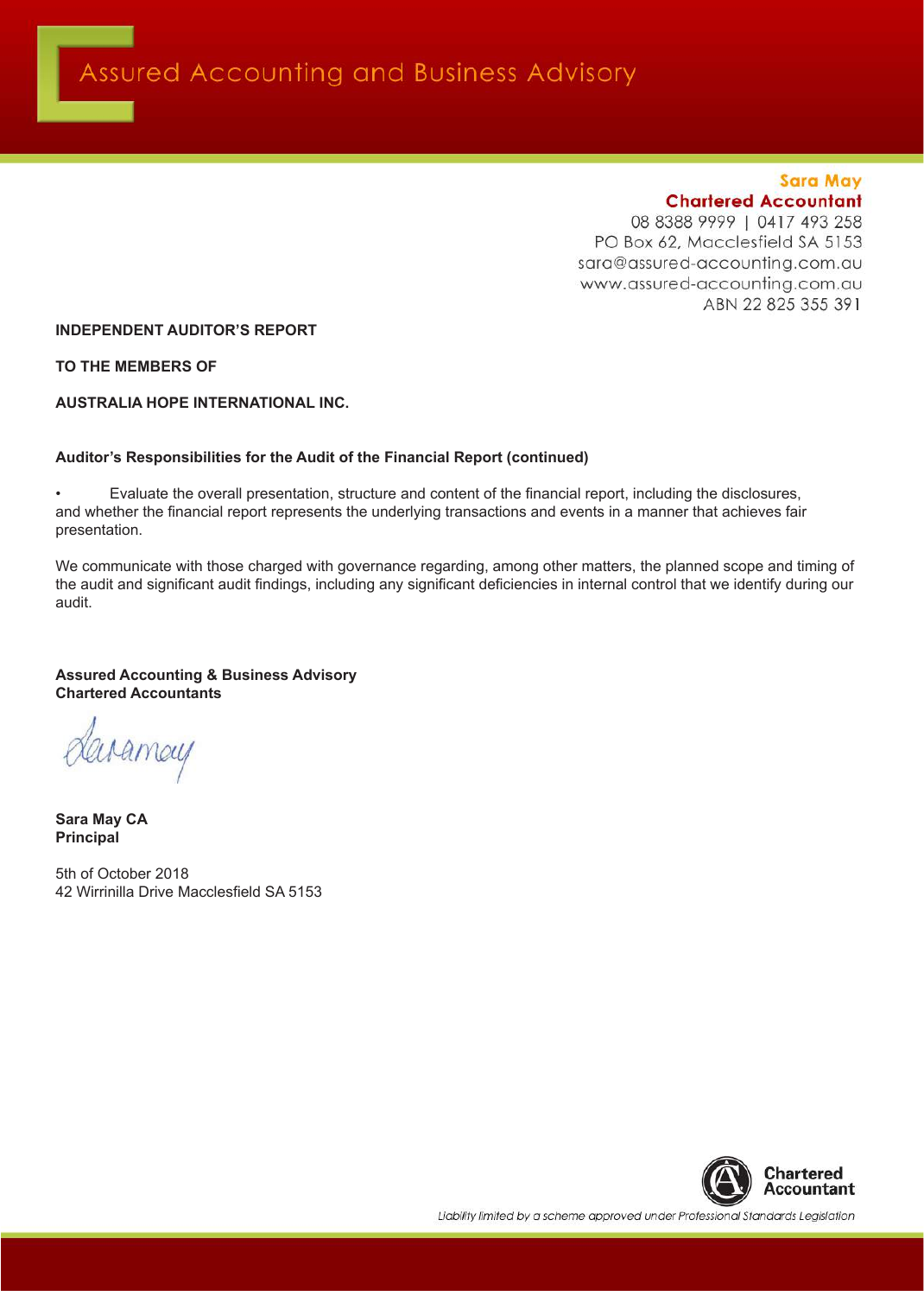# HOPE Board Membership for 2017/2018







Bill has worked in the church as administrator, children's pastor and senior pastor for over 30 years. He has been a full-time volunteer for HOPE since 2008.

Together with his wife Norma, they have led many teams to Africa, strengthening partnerships through which HOPE work.

Years of service: 14

#### **Norma Osborne. Dip Min Co-Founder, Fundraising and Shop Manager**

Married to Bill, Norma manages Broken Gum Country Retreat. She is a part time volunteer for HOPE focusing on running Jambo Sana, promotions and fundraising. Her many visits to Africa puts her in close touch with our work in Africa and she is a well informed and passionate advocate for the poor and needy in East Africa. Norma has 3 children and 8 grandchildren. Years of service: 14

#### **Ros Morgan. B Sc OT G Dip SS Secretary/Treasurer, Sponsorship Manager**

Ros volunteers in her busy role 4+ days a week and has accomplished several years of service. She has 3 children and loves caravanning and fishing.

Visiting Africa has made her work meaningful and rewarding as she processes everything from project donations to sponsorships of children and widows in our partner's communities. Years of service: 12

#### **Sonya Saywell. Sponsorship Assistant**

Sponsorship management is a huge task and Sonya's experience and attention to this area is a vital role in our administration. Her wisdom and contribution to the board is always helpful and supportive and is based on years of heartfelt involvement in all our activities. Sonya, married to Steve, has 2 children and loves interior design. Years of service: 10

#### **Steve Saywell. EET Member**

Currently a Senior Technical Officer, Steve spent many years using his inventive flair as an Automation Technician. Since 2000, and has made 2 trips to visit our projects in Uganda. He loves visiting his native land, New Zealand Years of Service: 7



Vanessa is a teacher and loves singing. Her trip to Africa to visit her sponsored child made a big impact on her, and since then she successfully helps raise awareness and funds for the HOPE projects.

Years of service: 6



#### **Dr Myrtle Freund. BMBS, BSc. Member**

Myrtle is married with 2 children and practices in Murray Bridge, South Australia. She loves the countryside and has visited Africa including the work of our partners in Uganda. Myrtle's medical and field experience greatly contribute to our team. Years of service. 3



#### **Peter Ward. BSc (Hons), GDipCompSt, GDipNatRMgt. Mamber**

Peter has a big heart for what we do in Africa and beyond. He lives locally to our office and shop base in Nairne and makes a much appreciated contribution to our board. Years of service 3



#### **Jonathan Osborne. Director -Africa Frontier Mission, HOPE Missions.**

Jono has spent many years serving in christian mission, evangelism and church planting heading his own outreach organisation and ministering into many others. He is developing an agro forestry project for future sustainability and his experience and understanding of Ugandan culture is valuable to our team.

Years of service 1

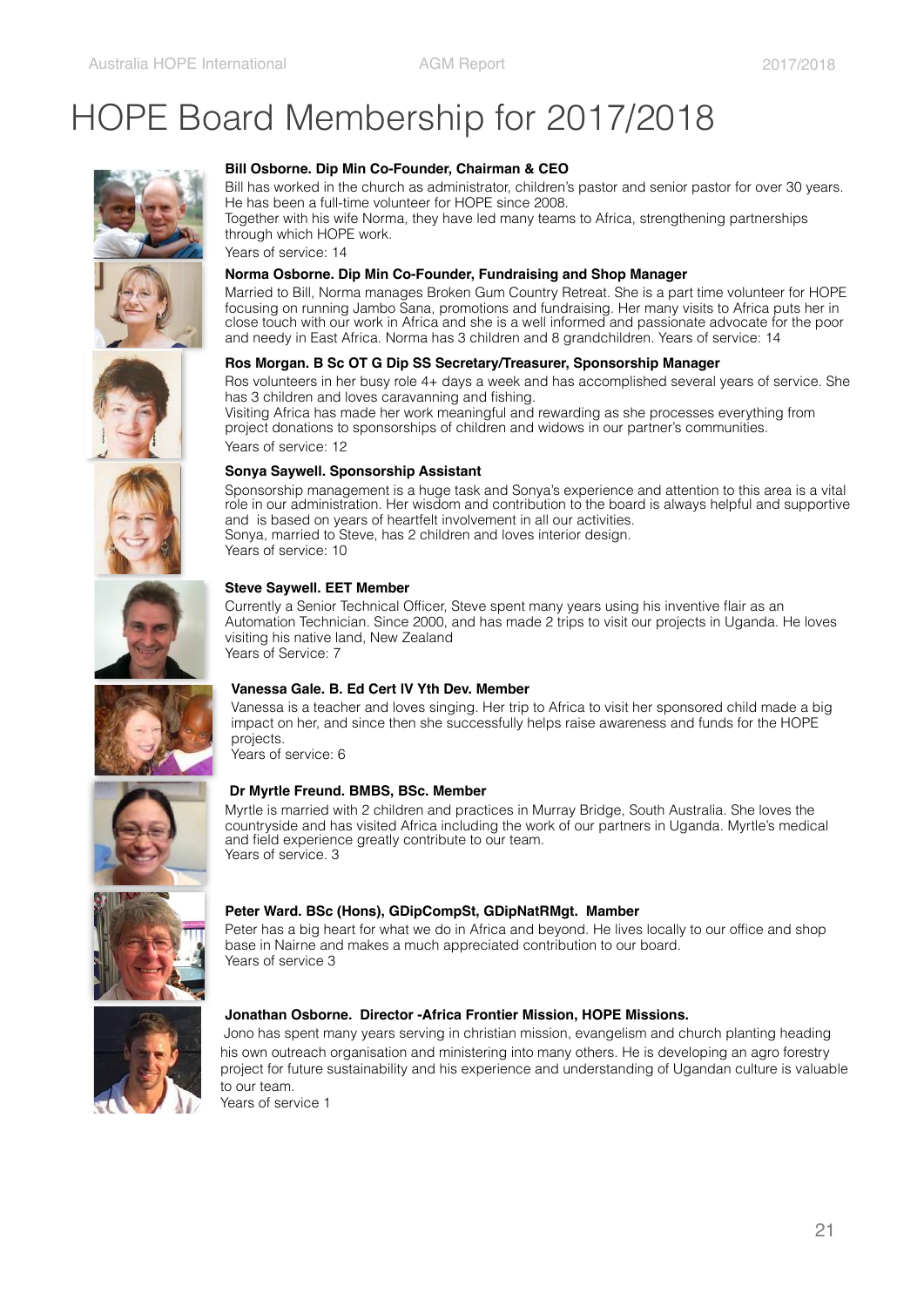# Contact Us

#### **Office**

AHI/Jambo Sana 72 Main Rd PO Box 387 Nairne South Australia 5252 [www.ahi.org.au](http://www.ahi.org.au)  [www.jambosana.com.au](http://www.jambosana.com.au) P 08 81880398 E [hope@ahi.org.au](mailto:hope@ahi.org.au)  ABN 5440 8170 753

#### **Re Donations**

Gifts and donations to the HOPE Projects Fund for approved development projects and emergency relief are tax deductible.

Gifts and donations to the HOPE Missions fund for welfare and/or church work are NOT tax deductible.

AHI keeps the admin deduction to 5% from all sponsorship payments and donations. 95% is used for our projects in Uganda, Congo and Cambodia.

Australia HOPE International is registered as a charity with the Australian Charities and Not-for-profits Commission ABN 5440



The support of every member, friend, donor, prayer partner and sponsor to the work of AHI is deeply appreciated. Thankyou for your ongoing help to ensure our goals for self sustaining development projects that benefit the abandoned child, the orphan, the widow, destitute families and victims of rape and war.

#### **Australia HOPE International**

Compliments, complaints and comments about AHI can be lodged on the website contact form, by email, by writing to AHI, PO Box 387, Nairne. SA. 5252, or phone us 08 81880398.

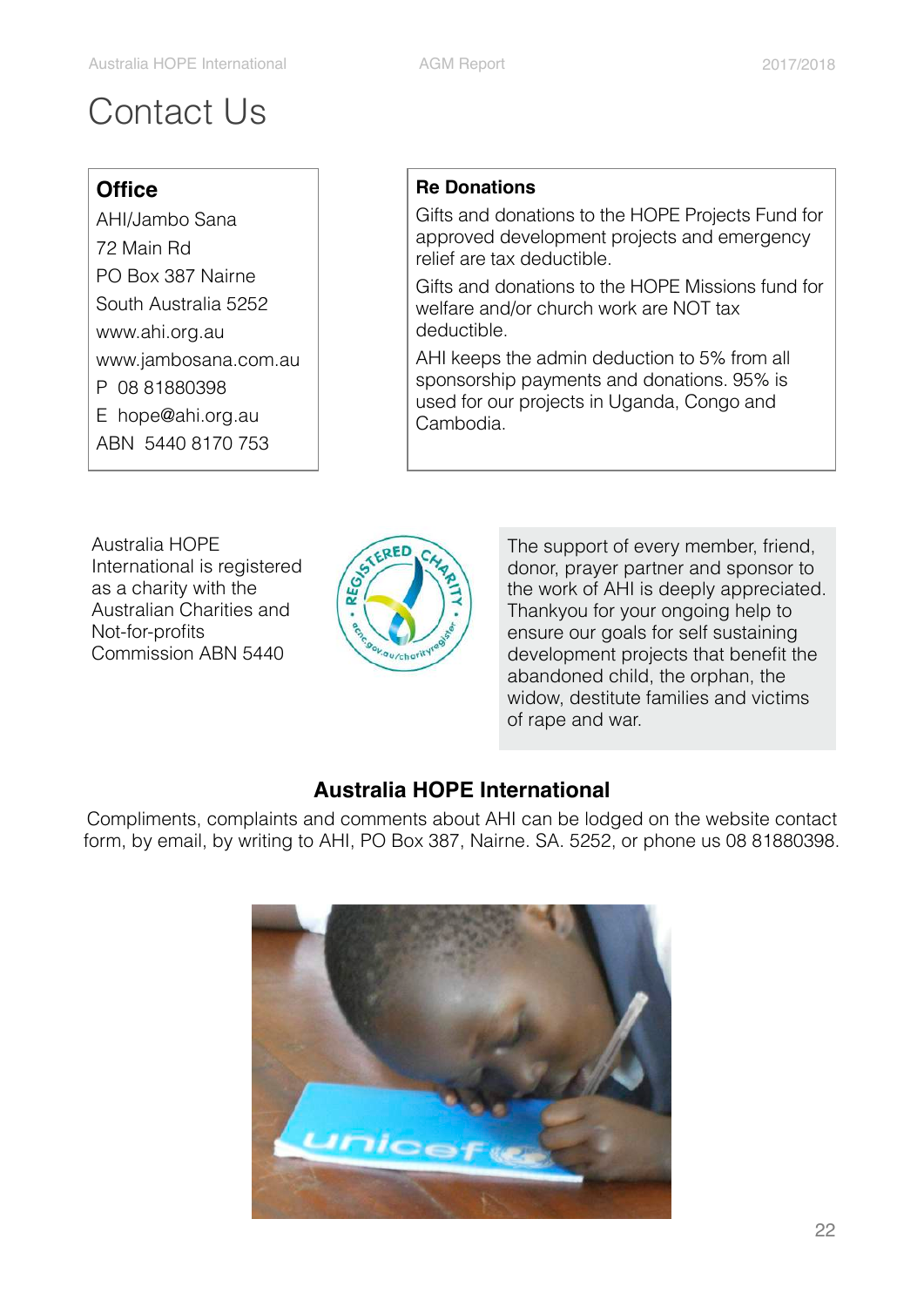# HOPE Missions (not tax deductible)

AHI supports church leaders in Africa by providing Bibles from our HOPE Gift Card sales and donations, speaking and teaching in churches associated with the work of our partners and supporting large outreach events.

Our main mission work is supporting Jonathan Osborne with the work of his organisation, Africa Frontier Mission.

#### **Africa Frontier Mission**

is an evangelistic arm of Australia HOPE International - HOPE Missions branch, which has been ministering in Africa since the year 2000.

Founded by Jonathan (Jono) Osborne, who has been ministering in Uganda since 2003, working in conjunction with various local ministries. When Jono was 10 years old he had a clear direction from God that he would one day go to Africa.10 years later he was invited to minister in Uganda under a prominent Apostolic Ministry.

Jono's call is predominantly to prayer, evangelism and teaching. He is permanently based in Arua, North West Uganda. He has ministered in Uganda, Johannesburg, Syria, Lebanon, Southern Sudan, Rwanda and DR Congo, preaching in crusades, teaching in seminars and planting and establishing churches with thousands being saved, healed and delivered in Jesus name.

Jono leads a church in the Jiako area where AFM has its base with people attending church on Sundays with a thriving Sunday School of very eager children coming to hear the good news of the gospel and to grow in their new found faith. There is also a Wednesday night Bible study to teach the new converts, many who were reached through door to door evangelism teams. "And the Lord is adding to our number daily those who are being saved" - Acts 2:47. These people are being followed up each week and encouraged to come to the new church. Care has been provided to the sick, or home bound disabled.

AFM has previously provided a Ministry Training School, with students learning all aspects of ministry and graduating with practical experience in preaching, teaching, evangelism, children's work, scripture memorisation and many other areas.

Visiting teams from all over the world visit AFM and flow with whatever ministry and outreach happens at the time. Most teams operate in crusades (evangelistic open air outreach gatherings), children's ministry, hospital and street ministry and sharing in schools.

A new forestry project for the future sustainability of AFM is being developed 35km from Arua on the DR Congo border, and this fertile land is also

earmarked for future coffee production currently in the research stage.

Currently Jono spends half the year in Uganda and half in South Australia shearing and selling firewood to help fund the work in Uganda.

Jonathan is available to share in churches in Australia.

#### **Africa Frontier Mission**

c/- PO Box 387 Nairne SA 5252 [globalvoice1988@gmail.com](mailto:globalvoice1988@gmail.com) or [hope@ahi.org.au](mailto:hope@ahi.org.au) 08 81880398